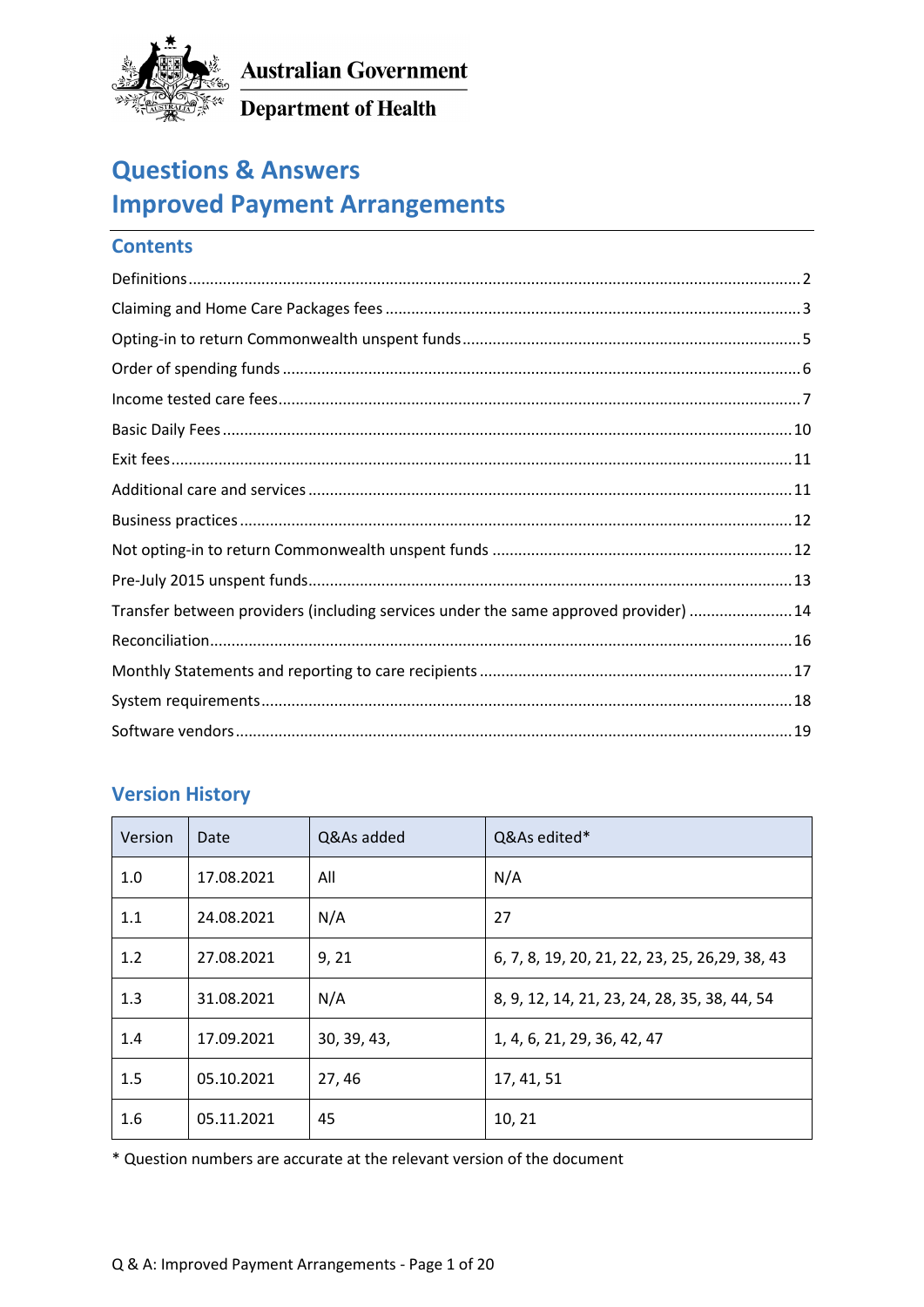

### **Department of Health**

### <span id="page-1-0"></span>**Definitions**

### <span id="page-1-1"></span>**1. What is the price?**

The **price** is the amount that providers report to Services Australia in their claim. Providers will report the price per care recipient, each month. Please note, Services Australia refers to the price as the **invoice amount**.

The definition of price is the cost of care and services provided to the care recipient in the claim period, **minus** any [Basic Daily Fee](https://www.health.gov.au/initiatives-and-programs/home-care-packages-program/charging-for-home-care-package-services/fees-for-people-entering-home-care-packages-from-1-july-2014#basic-daily-fee) and any additional service fees (if collected).

Providers must claim from Services Australia:

- the cost of care and services delivered
	- o minus any Basic Daily Fee if charged
	- o minus any [additional care and services fees](https://www.health.gov.au/initiatives-and-programs/home-care-packages-program/charging-for-home-care-package-services/fees-for-people-entering-home-care-packages-from-1-july-2014#amounts-for-additional-care-and-services) if charged.
- GST is not included in the price.

Providers must **not** deduct the **income tested care fee** payable from the price claimed. Services Australia will **automatically deduct** the income tested care fee payable from the payment made to providers, for care recipients who are assessed as needing to pay it.

This reflects the intent of the new arrangements to ensure that care recipient fees are spent on their care each month.

### <span id="page-1-2"></span>**2. What is the shortfall amount?**

If you have **opted-in**: The **shortfall amount** is the price *(minus the Commonwealth portion of any unspent funds which are being returned, for providers that opt-in)*, minus any income tested care fee the care recipient is assessed to pay.

If you **have not opted-in**: The **shortfall amount** is the price, minus any income tested care fee the care recipient is assessed to pay.

### <span id="page-1-3"></span>**3. What is the maximum contribution amount?**

The **maximum contribution amount** is the full [Government subsidy entitlement](https://www.health.gov.au/initiatives-and-programs/home-care-packages-program/funding-for-home-care-packages/home-care-packages-subsidy) and anything available in the care recipient's home care account.

### **4. What is a home care account?**

On 1 September 2021, Services Australia created a home care account for each care recipient, with a balance of \$0. The home care account cannot go into deficit.

When a provider lodges their monthly claim the Government subsidy will be used to cover the price.

If the Government subsidy is:

- more than the price, the difference will accrue in the home care account for future use.
- less than the price, Services Australia will draw down on the home care account balance to cover the difference.

If there are no available funds in the home care account, the provider will need to first draw down on any unspent funds they may be holding on behalf of the care recipient, if the provider has no unspent funds they will need to absorb the outstanding cost.

Care recipients will retain their full Government subsidy regardless of whether their provider chooses to opt-in.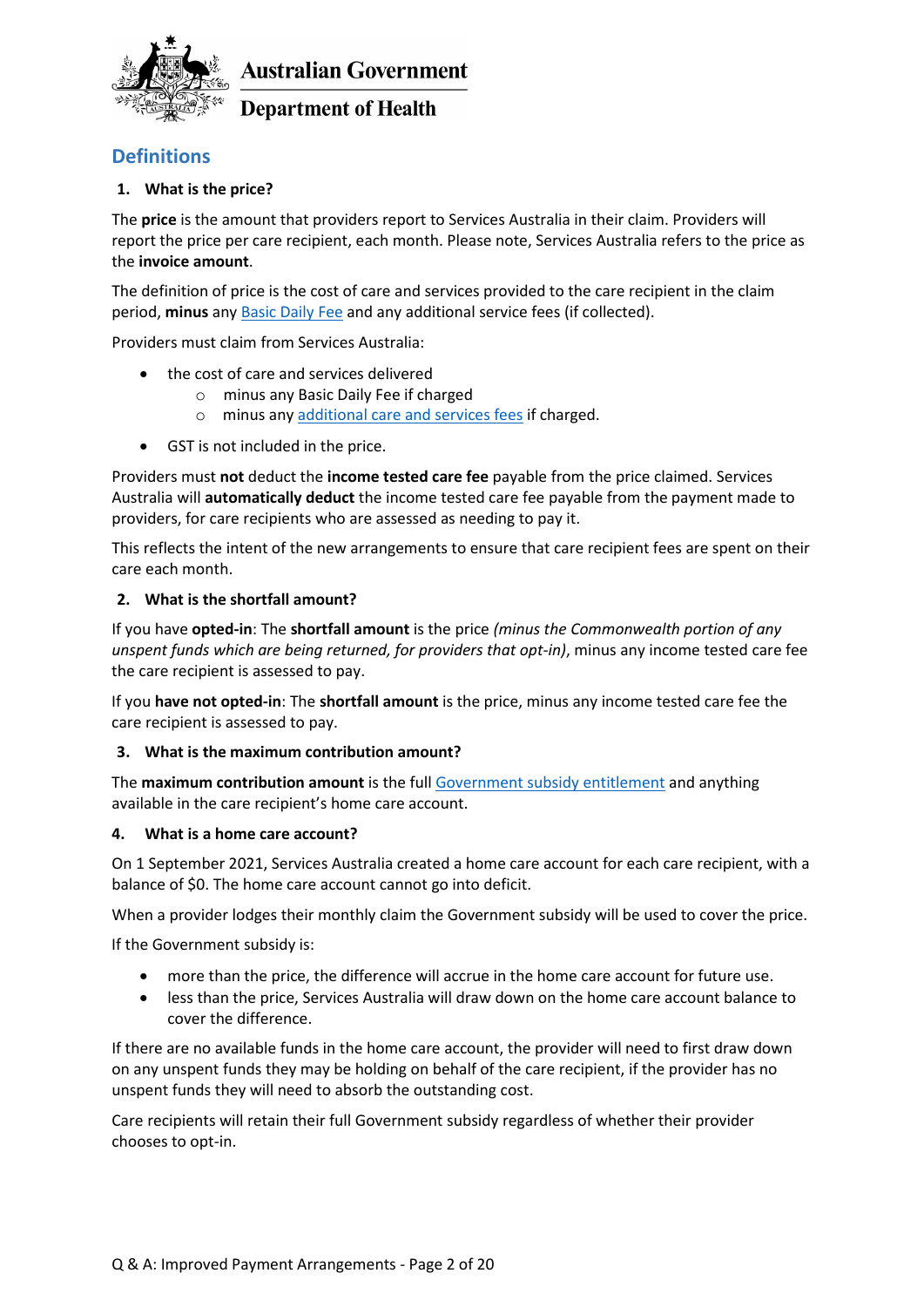

**Department of Health** 

### <span id="page-2-0"></span>**Claiming and Home Care Packages fees**

### **5. What is included in the provider claim to Services Australia?**

Providers only need to claim a total dollar amount for each care recipient in their monthly claim (this is referred to as the **[price](#page-1-1)** or **invoice amount** – definitio[n above\)](#page-1-1). GST is not included in the claim.

Providers do not need to include an itemised list of fees, care and services delivered to the care recipient during the relevant month to Services Australia. However, this information must be provided to the care recipient as part of their detailed monthly statement.

### **6. How will providers know what their care recipient's home care account balance is?**

Providers will be able to view the home care account balance at the end of the month when the monthly payment statement is updated and issued to providers.

The Aged Care Provider Portal displays the current home care account balance along with all transactions. This is updated when a claim is processed and for transferred care recipients when the quarantine period ends. This will show when the home care account balance is transferred from the previous provider.

### **7. What happens if the care and services provided in a month exceed the care recipient's available package budget, do providers still claim the full amount from Services Australia?**

Providers should claim the full cost of services delivered in the month. Providers will be paid the lesser of: The **[shortfall amount](#page-1-2)** or the **[maximum contribution amount](#page-1-3)** (definitions above).

The outstanding amount can be covered by any unspent funds held by the provider for the care recipient or else the costs must be covered by the provider. The outstanding amount cannot be added to a claim in a future month, except in the case of errors.

See advice in Q8 about planning for payment of large purchases.

Alternatively, the provider and care recipient can agree to postpone the purchase until the care recipient has accrued sufficient funds in their home care account or agree to cover the cost through additional fees (se[e additional care and services\)](#page-10-2).

### **8. How can providers make large purchases for their care recipients?**

As per existing arrangements, any large purchases must be:

- related to the care recipient's care needs
- agreed within the care recipient's care plan
- within the available budget for the package level, with any fees mutually agreed with the care recipient through the Home Care Agreement before purchase.

Providers can access unspent funds to pay for large purchases.

Where the cost exceeds available funds for care recipient, providers and their care recipients can:

- postpone the purchase until there are sufficient funds to cover the costs
- enter leasing arrangements where appropriate.

Providers must not split the cost over multiple claim months.

There are certain circumstances where a HCP care recipient can access Commonwealth Home Support Programme (CHSP) services over and above the services provided through the home care package budget. See the [Commonwealth Home Support Programme Manual](https://www.health.gov.au/resources/publications/commonwealth-home-support-programme-chsp-manual) for more information. This may be subject to the available capacity of CHSP providers and their available funding, given CHSP clients will be the priority. Consumer contributions may apply.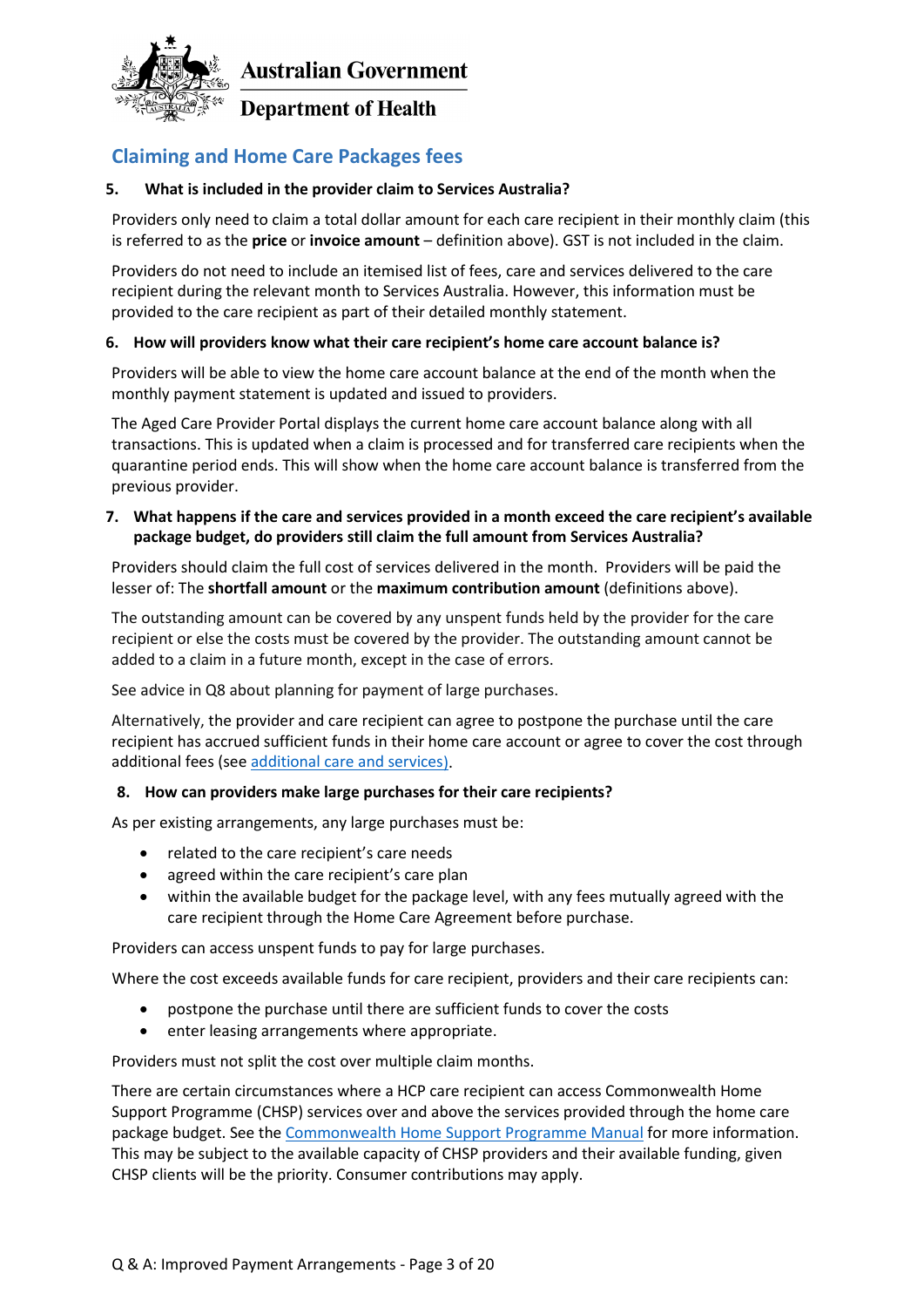

### **9. How do providers handle existing debts held for care recipients?**

The IPA changes do not alter existing arrangements between providers and care recipients to pay for additional care and services over and above those the care recipient could otherwise afford under their package.

Providers cannot recoup debts from future package funds. Providers also cannot demand payment of existing debts from the care recipient unless expressly agreed in the Home Care Agreement.

If providers are holding existing debts for care recipients (as agreed in the Home Care Agreement prior to 1 September) providers may choose to cover the remaining cost of the delivered goods or services or may contact the department a[t IPA.enquiries@health.gov.au](mailto:IPA.enquiries@health.gov.au) to discuss handling of existing debts on a case by case basis. Only debts incurred prior to 1 September 2021 and documented in Home Care Agreements will be considered.

### **10. Are there changes to package management or care management fees as part of Improved Payment Arrangements?**

IPA has not changed the ability for providers to charge package management and care management fees. As per existing arrangements, fees must be included in the Home Care Agreement and providers must discuss and agree these fees with the care recipient before they start services.

The **[price](#page-1-1)** reported to Services Australia should incorporate the services delivered to care recipients. Package management fees and care management fees are considered services and can be included as part of the **price**.

Under the 201[9 Pricing Transparency and Comparability](https://www.health.gov.au/initiatives-and-programs/home-care-packages-program/managing-home-care-packages/price-transparency-for-home-care-packages#:%7E:text=%20Price%20transparency%20means%20you%3A%20%201%20publish,meet%20the%20requirements%20for%20administration%20costs%20More%20) changes, providers are required to complete the [Price Schedule](https://www.health.gov.au/resources/publications/home-care-pricing-schedule-example) for My Aged Care, which includes completing a dollar value per package level for care management and package management fees. It is a matter for providers to determine their own prices. IPA changes have not changed providers' requirements under Pricing Transparency and Comparability.

Under legislation, providers prices must be reasonable, and they must be able to justify how the amount they are charging for management is considered reasonable, in the event of a review.

Any increases in prices, including administration and package management costs, must be reflected in providers pricing schedule on My Aged Care. Providers must include a copy of their pricing schedule in their care recipient's Home Care Agreement. There must be mutual agreement by both the care recipient and the provider for any pricing changes. Providers should include usual business costs (such as office rent, insurances, and marketing, etc.) in their prices for care and services. This ensures care recipients can see the all-inclusive cost of delivering the service.

Further information on fees can be found in the [Understanding fees for home care](https://www.health.gov.au/resources/publications/understanding-fees-for-home-care) fact sheet.

### **11. Do providers need to include the supplements in the price when reporting a claim to Services Australia?**

No, providers do not need to report supplements as part of the **[price](#page-1-1)** to Services Australia in their claim. Supplements will automatically be applied by Services Australia if the home care recipient is eligible. It will be included as part of the calculation completed by Services Australia of the subsidy available to the care recipient.

### **12. When do providers need to start reporting the Commonwealth portion of unspent funds they hold?**

While providers can choose to commence reporting in the September 2021 claim period, by **31 December 2021** all providers need to have begun reporting on the Commonwealth portion of unspent funds held for each care recipient for at least one claim period (September – November 2021).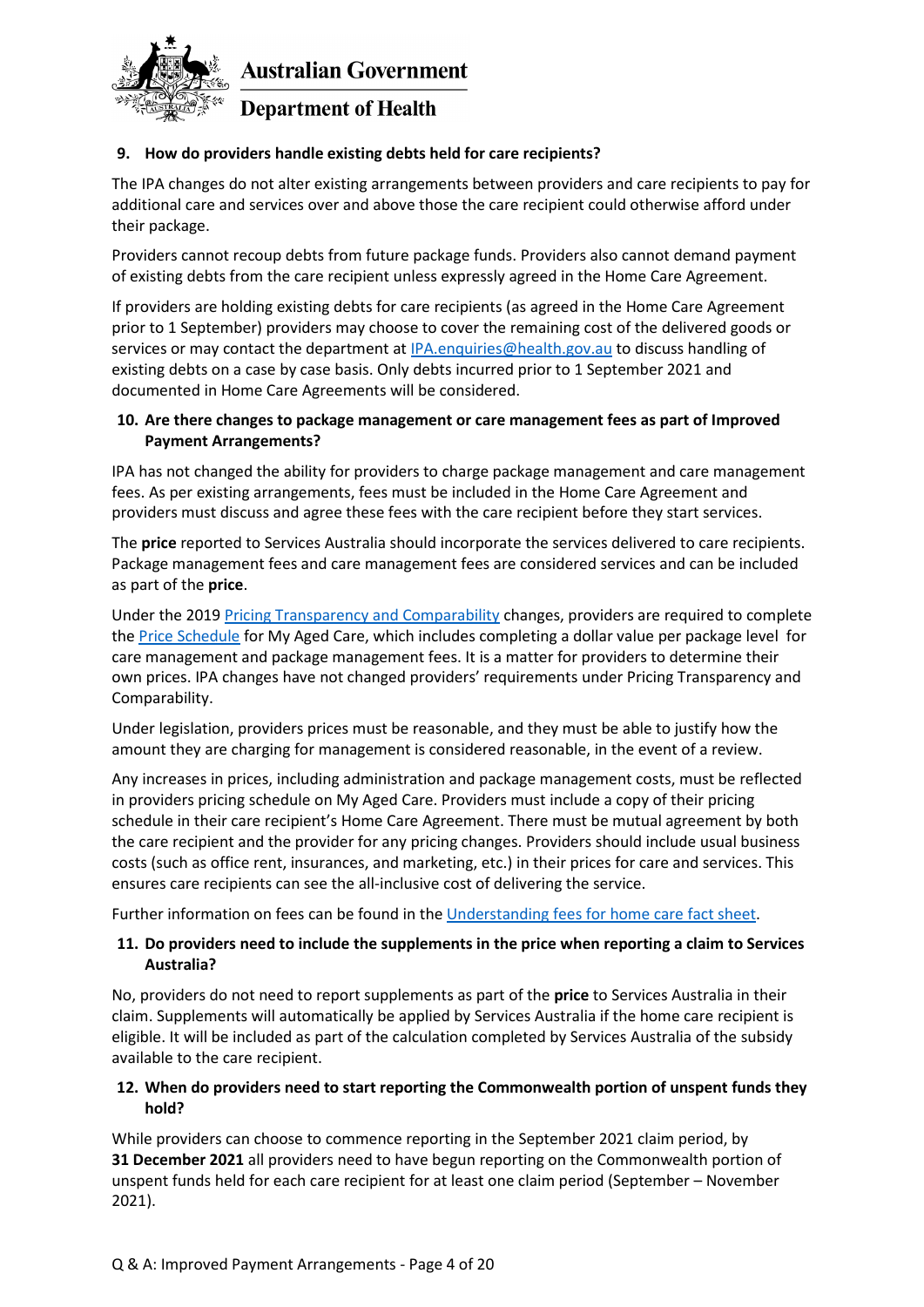

### **Department of Health**

For example, to do this for the November 2021 claim month, a provider calculates the Commonwealth portion of unspent funds held for a care recipient at 31 October 2021 and include this as part of the November 2021 claim submitted in December 2021.

Reporting can be done in either the Services Australia Aged Care Provider Portal, Aged Care Web Services or via the paper claim. Reporting needs to be submitted with the monthly claim.

| <b>Claim month</b> | <b>Month claimed</b> | Date unspent funds value is<br>calculated | <b>Reporting requirement</b>                          |  |
|--------------------|----------------------|-------------------------------------------|-------------------------------------------------------|--|
| September 2021     | From October 2021    | 31 August 2021                            | By 31 December 2021                                   |  |
| October 2021       | From November 2021   | 30 September 2021                         | providers must submit a<br>report for at least one of |  |
| November 2021      | From December 2021   | 31 October 2021                           | these claim months                                    |  |
| December 2021      | From January 2022    | 30 November 2021                          | <b>Mandatory</b>                                      |  |
| January 2022       | From February 2022   | 31 December 2021                          | <b>Mandatory</b>                                      |  |

### **Timing for reporting Commonwealth unspent funds**

### **13. What if a provider makes an error in reporting the Commonwealth portion of unspent funds they hold to Services Australia?**

If a provider identifies an error with the unspent funds amount they have reported, and they have **not** opted-in, they will be able to update this amount after it has been reported.

However, if a provider chooses to opt-in for a care recipient, the amount they enter when opting in **cannot** be changed after it is reported. We encourage all providers to check these amounts before submitting them.

### <span id="page-4-0"></span>**Opting-in to return Commonwealth unspent funds**

#### **14. How do providers opt-in to draw down on the Commonwealth portion of unspent funds?**

Providers can opt-in to return the Commonwealth portion of any unspent funds they hold for care recipients between **1 October 2021** and **28 February 2022** (see table below). These are fixed dates.

Providers can opt-in during the **September 2021** to **January 2022 claim periods** (i.e. September 2021 claimed in October 2021, and January 2022 claimed in February 2022).

Opting-in will be done in the Services Australia Aged Care Provider Portal, Aged Care Web Services or via the paper claim. Opting-in needs to be submitted with the monthly claim.

#### **Opt-in to return unspent funds key dates**

|                                | 2021 (calendar dates) |     | 2022 (calendar dates) |     |     |                     |
|--------------------------------|-----------------------|-----|-----------------------|-----|-----|---------------------|
| <b>Action</b>                  | Oct                   | Nov | <b>Dec</b>            | Jan | Feb | Mar - ongoing       |
| Opt-in to return unspent funds |                       |     | Optional              |     |     | No longer available |

### **15. What is the benefit of opting-in to return provider held Commonwealth unspent funds?**

The benefit of opting-in to return provider held Commonwealth unspent funds is a reduction in administrative burden for providers. Once a provider reports their unspent funds balance and optsin, Services Australia will keep track of the Commonwealth portion of provider-held unspent funds. The provider will not need to report on the Commonwealth portion of provider-held unspent funds after this.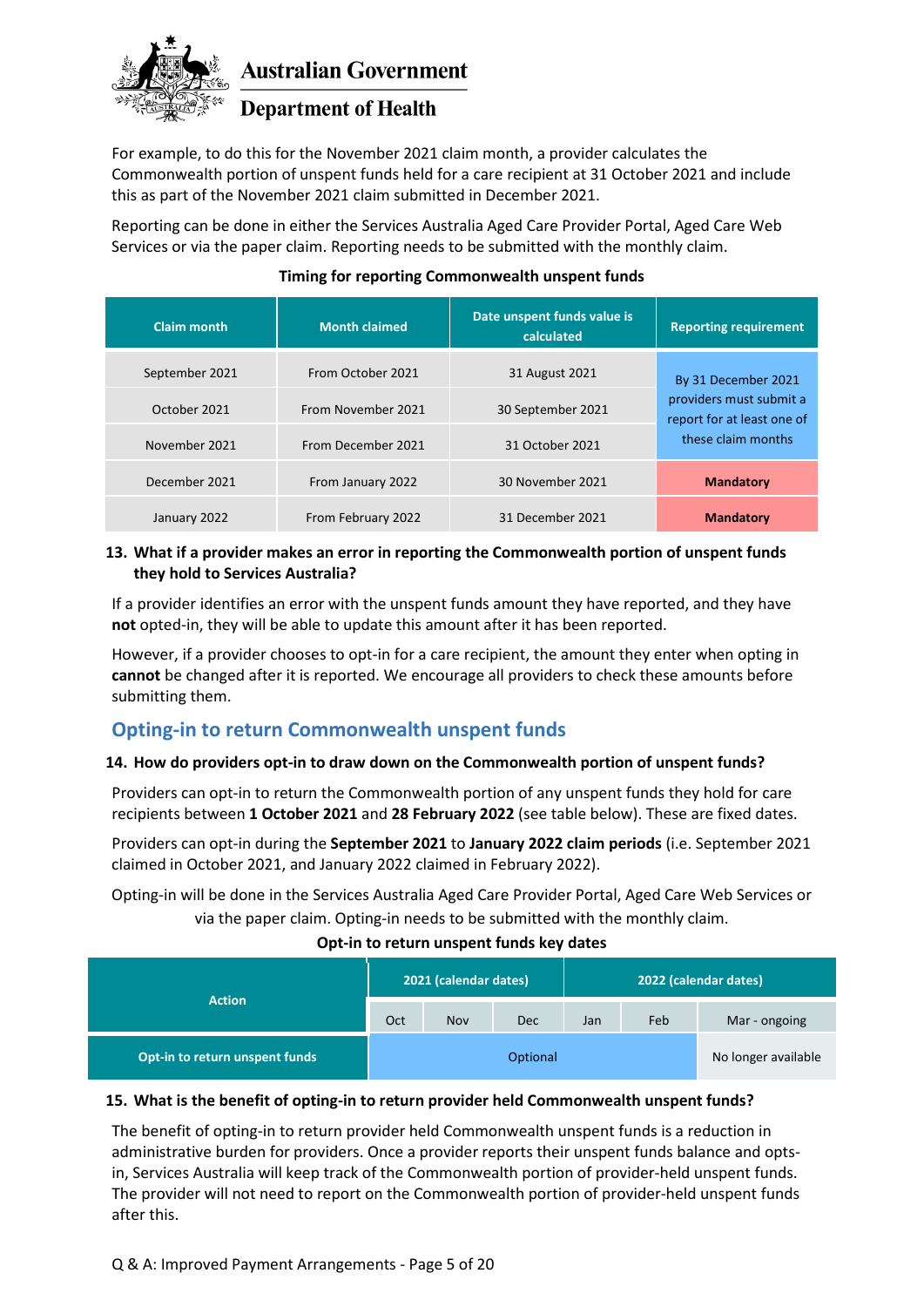

### **Department of Health**

Opting-in also benefits care recipients. In an opt-in scenario, the provider does not need to use the care recipient portion of unspent funds they hold first, unless they deliver services in excess of what is otherwise available to the care recipient.

There are currently \$1.4 billion of Commonwealth unspent funds held by Home Care Package Program providers and this is growing rapidly. Moving unspent funds back to the Government will enable providers to transfer the financial and prudential risks of holding these funds to the Government. Providers will no longer be responsible for the liability of managing substantial sums of unspent funds.

### **16. Once opted-in, how long will providers have to draw down on unspent funds?**

Once a provider has opted-in to draw down the Commonwealth portion of a care recipient's unspent funds, there is no specified time limit on returning the full amount.

The time period for return will depend on the amount of unspent funds a provider holds and the care recipient's monthly entitlements. Providers will continue to draw down the Commonwealth portion of unspent funds until they hold zero for that care recipient.

Regardless of whether a provider has opted in or not, unspent funds will need to be examined in the transition to a new support at home program.

### **17. Can a provider choose to opt-in for some care recipients but not all?**

Yes, a provider can opt-in for one or more care recipients (or none). However, once a provider has opted-in to return the Commonwealth portion of unspent funds for a particular care recipient, this cannot be changed.

There is no requirement for providers to tell their care recipients if they have opted them in or not. However, if the care recipient asks, the provider must inform them of the decision.

### **18. What happens for new providers and new care recipients after 1 September 2021?**

**New providers** delivering Home Care Packages will claim payment from Services Australia in arrears, for care and services delivered to a care recipient in that month.

Any applicable income tested care fees, Basic Daily Fees and any additional services fees will be collected by the service provider as per usual.

Services Australia will **automatically** deduct the income tested care fee from the payment made to providers, for care recipients who are assessed as needing to pay it.

From 1 September 2021, all new care recipients assessed and found eligible to have to pay an income tested care fee must do so. Please see [income tested](#page-6-0) care fees for more information.

All **new care recipients** who enter into the Home Care Package Program will have a **home care account** created for them. This account will accrue any unspent subsidy for future use as required. Their provider will not hold any Commonwealth unspent funds for them.

### **Order of spending funds**

### **19. Is there an obligation to use unspent funds before the Government subsidy when claiming?**

There are a number of different sources of unspent funds available to care recipients. These include the:

- <span id="page-5-0"></span>• Provider-held Commonwealth portion of unspent funds
- Provider-held care recipient portion of unspent funds
- Services Australia-held home care account balance

The order a provider will draw on different sources of unspent funds will depend on whether they have opted-in to return the unspent Commonwealth funds they hold.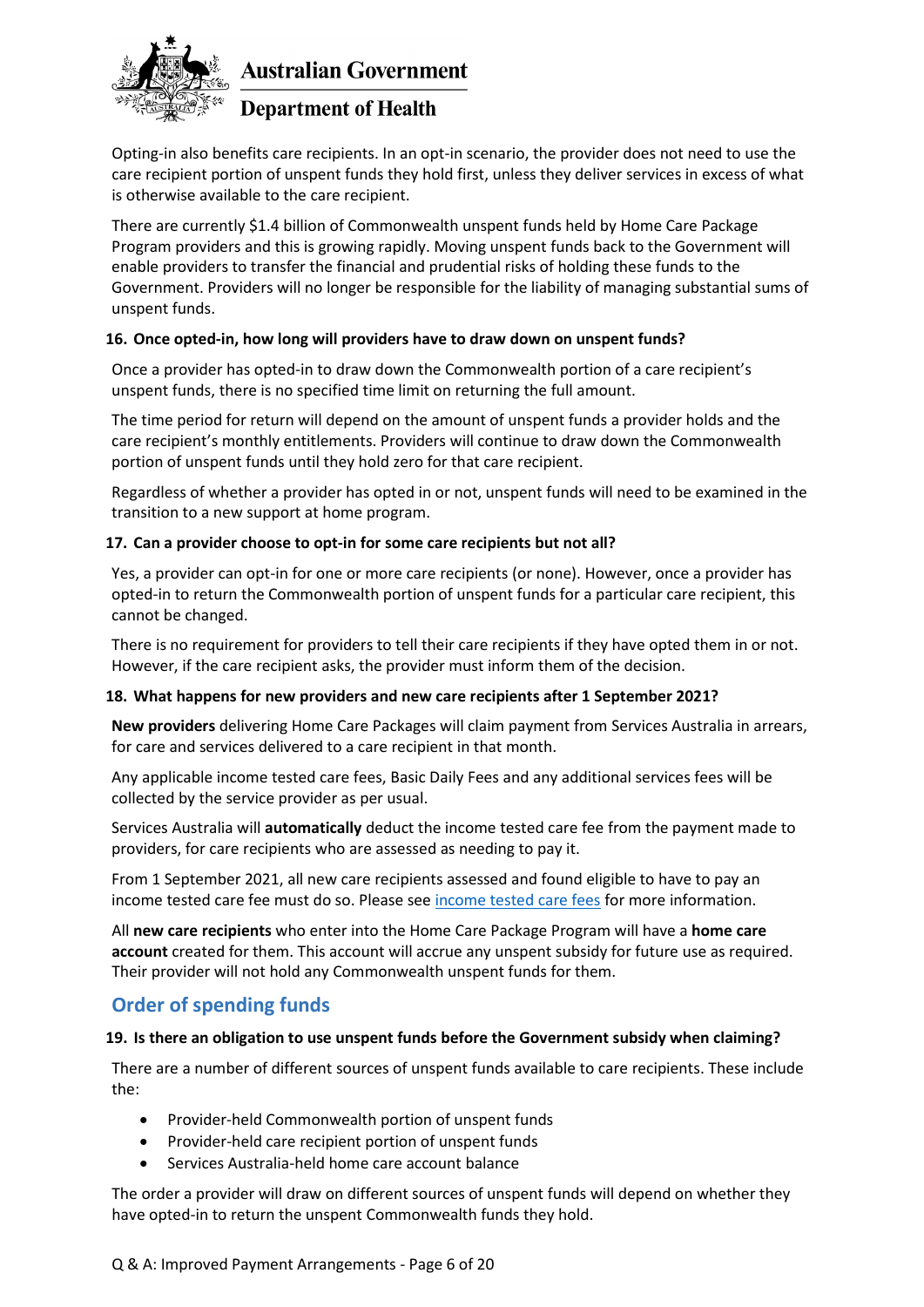

### **Department of Health**

### **Opt-In:**

If a provider **opts-in** to return unspent funds for a care recipient, they will begin to draw down on the provider-held Commonwealth portion of unspent funds before receiving any further subsidies from Services Australia. During this time, any excess Government subsidies will accrue in the care recipient's home care account, so the care recipient retains their full subsidy entitlement.

In an opt-in scenario, the provider does not need to use the care recipient portion of unspent funds they hold, unless they deliver services **in excess** of what is otherwise available to the care recipient.

### **Not opt-in:**

If a provider **does not opt-in** to return unspent funds for a care recipient, Services Australia will pay the provider from the Government subsidy available to the care recipient and their home care account balance.

If the care and services delivered are **in excess** of the Government subsidy and the care recipient's available home care balance, the provider will need to draw on the unspent funds they hold. As they have not opted-in, they must **first** draw down on the care recipient portion of unspent funds before drawing on the Commonwealth portion. This ensures care recipient fees are being spent on the care recipient's care and services, not accruing with the provider as unspent funds.

The provider must report the Commonwealth portion of provider-held funds each month when they are finalising their claims and include the total provider-held unspent funds in the care recipient's monthly statement (see question 42 for more information on the monthly statement).

### <span id="page-6-0"></span>**Income tested care fees**

### <span id="page-6-1"></span>**20. How will Income tested care fees be collected under Phase 2 of Improved Payment Arrangements?**

Improved Payment Arrangements has not changed the way the income tested care fee is calculated or collected. Full pensioners do not pay the income tested care fee.

If a care recipient has been assessed as needing to pay the income tested care fee, this is deducted from the Government subsidy paid to the provider by Services Australia. If a care recipient's assessed income tested care fee is equal to or more than the price reported to Services Australia, no Government subsidy entitlement will be paid to the provider.

If the provider does not collect the income tested care fee from care recipients, the provider could be out of pocket for package expenses and will be liable to pay these expenses out of retained earnings. For advice on what to do if a care recipient refuses to pay see Q 27.

Any unspent government subsidy accrues in the care recipient's home care account for future care and services.

It is the responsibility of the provider to put in place the business processes to collect and manage income tested care fees from care recipients who have been assessed as needing to pay the fee. Providers must collect the income tested care fee regardless of whether the care recipient is using the full amount of their package.

Providers must continue to support care recipients to understand fees and their means assessment. This may also require providing information about how to request to Services Australia review of the assessment decision, or how to apply for financial hardship supports through Services Australia.

As per existing arrangements, fees must be outlined in the Home Care Agreement and providers must discuss and agree these fees with the care recipient before they start services.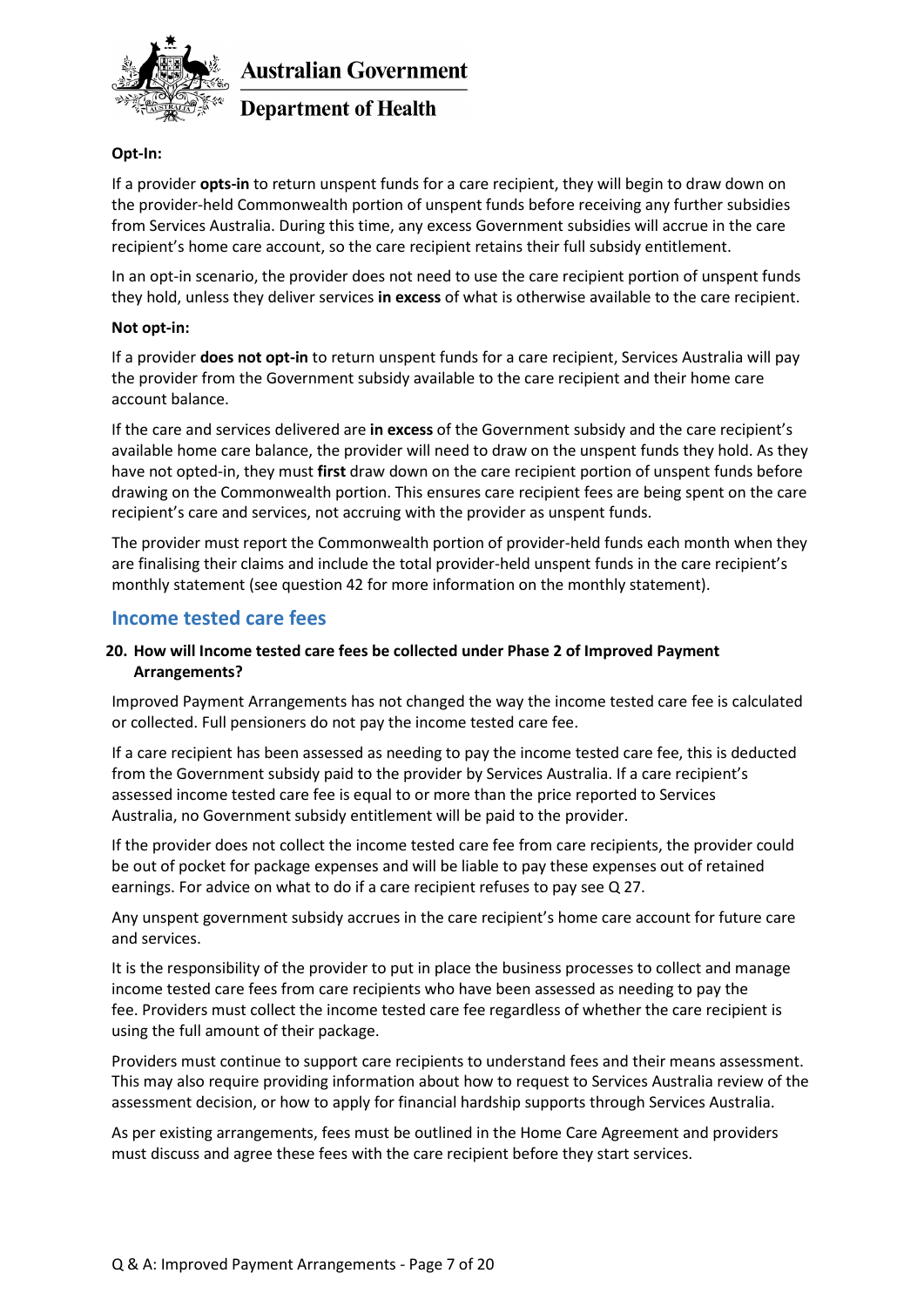

### <span id="page-7-0"></span>**21. What happens if a provider had not been collecting the income tested care fee prior to 1 September 2021?**

In the majority of cases, providers will need to commence collecting income tested care fees from care recipients who are assessed as needing to pay. See question [20](#page-6-1) above for implications if a provider does not collect the income tested care fee.

The only exception to this is where a provider had made a business decision prior to 1 September 2021 that they would not collect the income tested care fees from care recipients where a care recipient was not using the full amount of their package.

Providers are permitted to continue to 'waive' or not collect the income tested care fee where:

- they can demonstrate that they had not collected fees from that care recipient on an ongoing basis (not just ad-hoc) for some months prior to 1 September 2021; AND
- they hold unspent funds and have not opted-in for this care recipient so have access to unspent funds.

In all other circumstances, including where the provider is not holding any unspent funds for the care recipient, the provider must collect the income tested care fee. For advice on what to do if a care recipient refuses to pay see question [27.](#page-9-1)

The Department and Services Australia do not have oversight of the income tested care fee arrangements. It is the provider's responsibility to ensure they keep track of these arrangements as part of their business processes. Providers should document the arrangement to not collect income tested care fees and the use of unspent funds with agreement between themselves and the care recipient. This evidence could be used to support review or assurance activities.

Providers must advise departing care recipients, who are transferring providers, that they will be required to start paying their full assessed income tested care fee with their new provider. Previous income tested care fee arrangements do not carry over to new providers.

Providers cannot charge care recipients the income tested care fees that they have not collected in the past.

Care recipients may not need to be referred to Services Australia for an assessment, see Income and [means assessments | My Aged Care](https://www.myagedcare.gov.au/income-and-means-assessments/) for more information.

#### **22. Will income tested care fee contributions always be used in full?**

There are a limited number of circumstances where an income tested care fee may be accrued by the provider. For example:

- If a care recipient is on leave from their Home Care Package but is still paying an income tested care fee to their provider.
- If a provider opts-in to return the Commonwealth portion of unspent funds held for a care recipient, the provider may accrue unspent income tested care fees while drawing down on these unspent funds.

#### **23. What if a care recipient has not had a means test when they start home care?**

A care recipient may begin to receive services prior to their means test being finalised. Services Australia assume no income tested care fee is payable and will pay the full monthly claim entitlement until the care recipient is assigned a 'means not disclosed status'.

If a care recipient is assigned a 'means not disclosed status' Services Australia assume the full income tested care fee is payable. This may result in a provider being paid less than the care recipient is entitled to.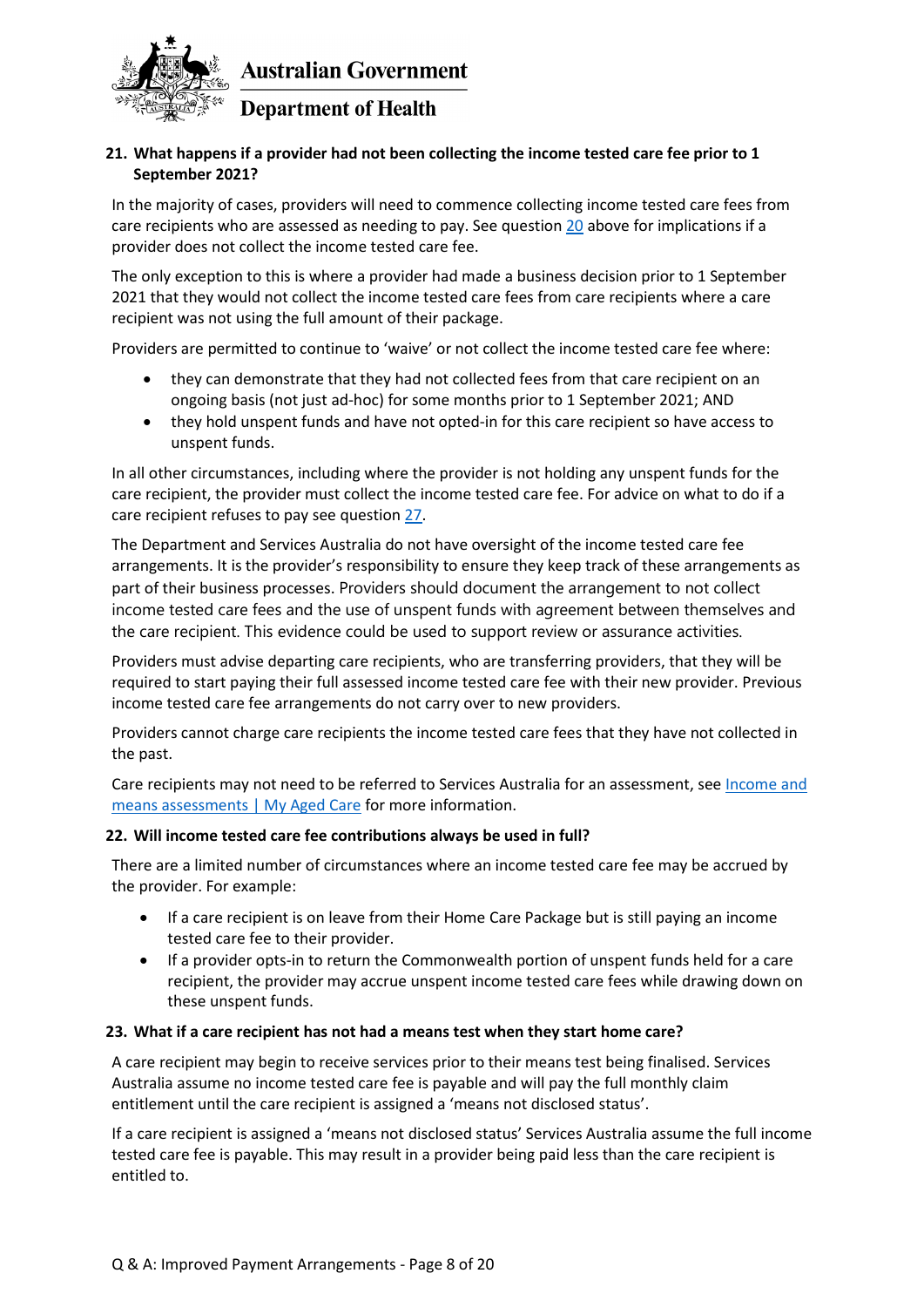

### **Department of Health**

Once a means test outcome is finalised, Services Australia will apply the correct income tested subsidy reduction backdated to the date the care recipient first entered the Home Care Packages Program. This means that:

- If a care recipient's means test outcome has resulted in an overpayment to the provider, Services Australia will deduct the overpayment from the next payment to the provider.
- If a care recipient paid income tested care fees in excess of what they were required to pay, the provider must repay these to the care recipient.

To manage risk for new care recipients, providers can apply the maximum income tested fee, the second daily cap in the [Schedule of Fees and Charges,](https://www.health.gov.au/resources/publications/schedule-of-fees-and-charges-for-residential-and-home-care) for any care recipients where they have not received their initial means testing advice.

This should not impact pensioners as their means tests are automatically matched by Services Australia through Government data and full pensioners do not pay the income tested care fee.

Providers should manage their cash-flow accordingly to cover any future liabilities arising from a late submitted means test.

### **24. How will means testing adjustments be managed?**

As per existing arrangements, if a care recipient is paying an income tested care fee and receives a delayed income assessment which determines they should have been paying a lower contribution than the maximum income tested care fee, or no fee, the provider must refund the difference to the care recipient once the care recipient fees are set.

If a care recipient receives a delayed income assessment which determines they should have been paying a higher income tested care fee, this is backdated to their date of entry. This means the income tested subsidy reduction is also backdated. An adjustment will be applied in the next claim, and the subsidy paid for that care recipient in the next claim would be reduced by the backdated adjustment amount.

If the adjustment amount was greater than the care recipient's payment determination for the current claim month, this would result in a negative payment amount for the care recipient for the month. This negative amount would be factored into the overall service payment. The provider may then claim the underpaid income tested care fee from the care recipient.

If an income tested care fee is refunded to a provider due to a quarterly review but the care recipient has already left care and their balance has been settled the following applies:

- If the care recipient has exited care to move to another provider, the refunded income tested care fee must be transferred from the previous provider to the new provider
- If the care recipient has exited care, due to entry into residential care or has passed away, then the income tested care fee must be refunded to the care recipient/or their estate

If a care recipient does not agree with the outcome of their means test, they can request Services Australia to review this decision. If a care recipient is unable to pay their fees due to financial hardship, they can apply for financial hardship help from the Government.

### **25. Will there be a report from Services Australia which details each care recipient's subsidy and fees?**

The home care payment statement available within the Aged Care Provider Portal will show supplements and subsidies amounts paid for each care recipient.

It will also show the home care account balance for each care recipient (where unspent Government subsidy and supplements will accrue from 1 September 2021 onwards).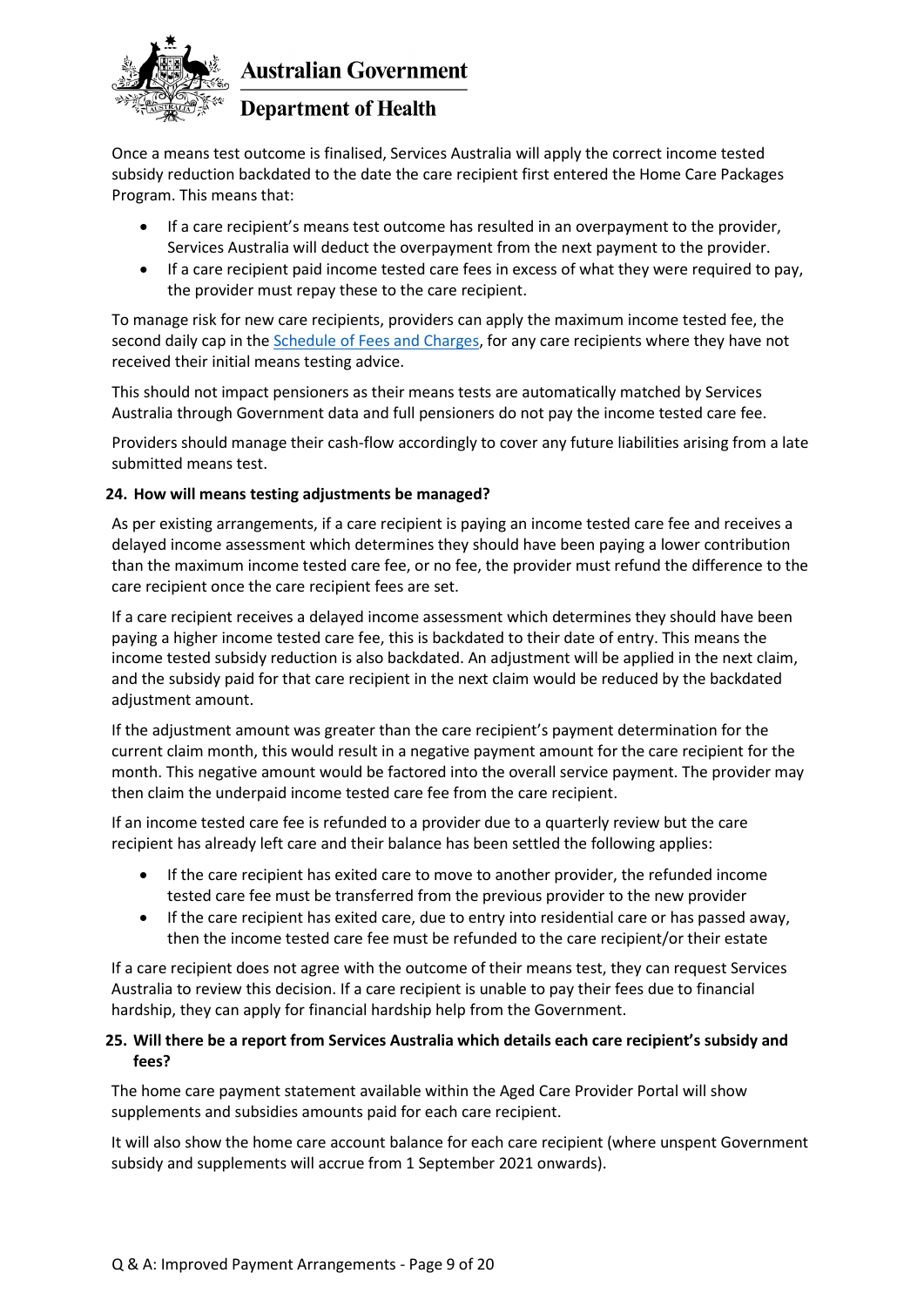

### **26. Do providers need to remove the income tested care fee when reporting the 'price' to Services Australia in their claim?**

No, providers do **not** need to remove the income tested care fee payable when reporting the **[price](#page-1-1)** to Services Australia.

Services Australia will automatically deduct the income tested care fee when making subsidy payments to providers.

If the price reported is equal to or less than a care recipient's assessed income tested care fee, no subsidy will be paid to the provider for that care recipient.

### <span id="page-9-1"></span>**27. What if a care recipient refuses to pay their income tested care fee?**

All providers must provide security of tenure to all care recipients, however refusal to pay agreed fees without a valid reason is grounds for a provider to cease care.

A provider may cease to provide home care to a care recipient if:

- the care recipient has not paid to the provider any home care fees as agreed to in the home care agreement for a reason within the care recipient's control,
- has not negotiated an alternative arrangement with the provider for payment of the home care fees.

As a provider you have a responsibility to support your care recipient if they are experiencing financial hardship. You should advise them to apply for financial hardship assistance via Services Australia. Discuss with your care recipient an appropriate timeframe for them to pay their agreed fees.

You can refer your care recipient to Older Persons advocacy Network (OPAN). They can access free, confidential and independent aged care advocacy through OPAN on 1800 700 600 or visit [www.opan.org.au](http://www.opan.org.au/)

If your care recipient refuses to pay the income tested care fee and you are going to cease providing care for them on this basis you must also notify the department of the situation and the process they have undertaken to gain your care recipient's agreement to pay their fees via email to [IPA.enquiries@health.gov.au](mailto:IPA.enquiries@health.gov.au)

### <span id="page-9-0"></span>**Basic Daily Fees**

#### **28. What if there are no Basic Daily Fees collected from the care recipient?**

If the provider has **not** collected a Basic Daily Fee, they should **not** deduct this from the price they report to Service Australia.

#### **29. Is the Basic Daily Fee treated the same as the income tested care fee?**

The Basic Daily Fee and income tested care fee are treated differently.

The Basic Daily Fee is a non-mandatory fee which a provider can charge a care recipient. If a provider collects a Basic Daily Fee, it is added to the amount of Government subsidy to increase the funds available to the care recipient in their Home Care Package budget. If a care recipient pays a Basic Daily Fee, the provider will reduce this from the **[price](#page-1-1)** they report to Services Australia.

A care recipient should contribute an income tested care fee if they have been assessed as needing to pay it. The income tested care fee reduces the amount of Government subsidy a care recipient receives, as the care recipient is contributing that portion to their package.

If a care recipient is assessed as needing to pay an income tested care fee, their subsidy payment will be automatically reduced by the fee amount as per existing arrangements.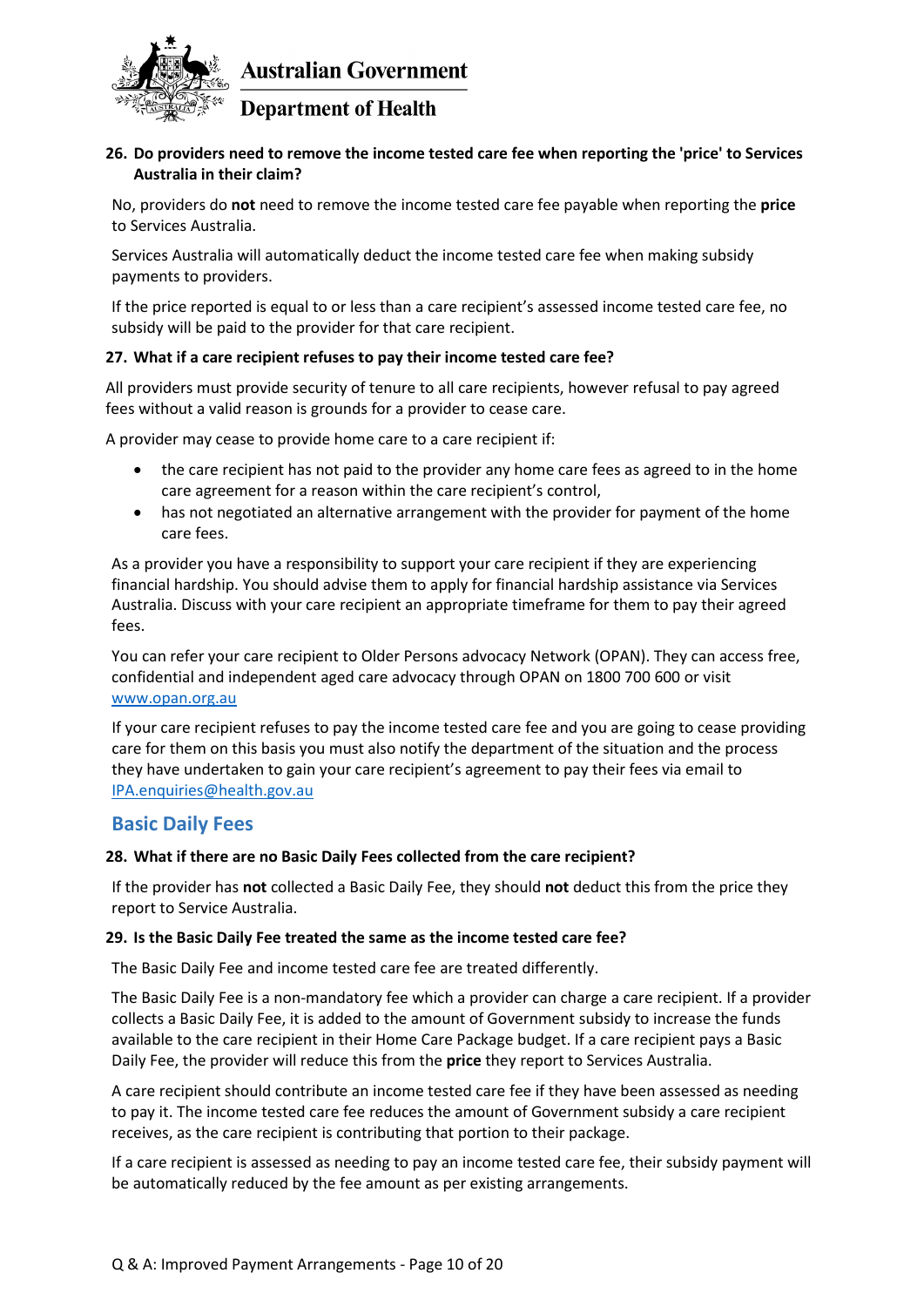

### **Department of Health**

If the provider decides to not collect the income tested care fee payable, in part or in full, the subsidy payment will still be reduced by the full income tested care fee amount by Services Australia. Please refer t[o question 21](#page-7-0) for further details.

### <span id="page-10-0"></span>**Exit fees**

### **30. Can providers continue to charge exit fees?**

Exit amounts may only be deducted if the care recipient leaves a provider's care (to change providers or to exit the HCP program altogether) and:

- the provider has published the exit amount on the My Aged Care website
- the care recipient has agreed to an exit amount in their Home Care Agreement
- the care recipient still has unspent funds held by the provider when they exit care.

If the criteria above are not met, the provider will not be able to charge an exit fee for that care recipient.

The department notes that the level of unspent funds held by providers is likely to reduce as a result of IPA Phase 2 and that this may impact on the ability to charge exit fees into the future.

<span id="page-10-2"></span>An exit amount is **not** considered a type of care or service and cannot be charged as part of the **[price](#page-1-1)** reported to Services Australia.

If a provider holds no unspent funds on behalf of the care recipient when they exit care, the provider will have to absorb any potential cost related to exiting the care recipient.

### **31. Do providers still need to calculate the percentage proportions of unspent funds they hold when a care recipient exits care?**

Providers are no longer required to recalculate the percentage breakdown of Commonwealth and care recipient portions of unspent funds when a care recipient exits care.

The provider must be tracking the care recipient portion and (if they have not opted-in) tracking the Commonwealth portion separately.

<span id="page-10-1"></span>If the provider has opted-in, Services Australia will track the Commonwealth portion on their behalf.

### **Additional care and services**

### **32. What happens if a care recipient needs or wishes to purchase care and services and this exceeds the available package budget, can they top it up?**

Improved Payment Arrangements will not change the ability of providers to charge fees to cover additional care and services over and above those the care recipient could otherwise afford under their package.

If a care recipient needs or wishes to purchase care and services over and above the budget of their available package budget, they need to consider:

- reviewing their care plan to identify alternatives and priorities or
- purchasing additional care and services from their own funds to increase the value of their package.

As per existing arrangements, fee changes must be included in the Home Care Agreement and providers must discuss and agree on these fees with the care recipient before they start services.

Any agreed additional care and service fees **must** be subtracted from the **[price](#page-1-1)** reported to Services Australia.

An Aged Care Assessment Team (ACAT) assessment may also be required if the care recipient's care needs have increased significantly. Some care recipients may already have suitable approvals. If they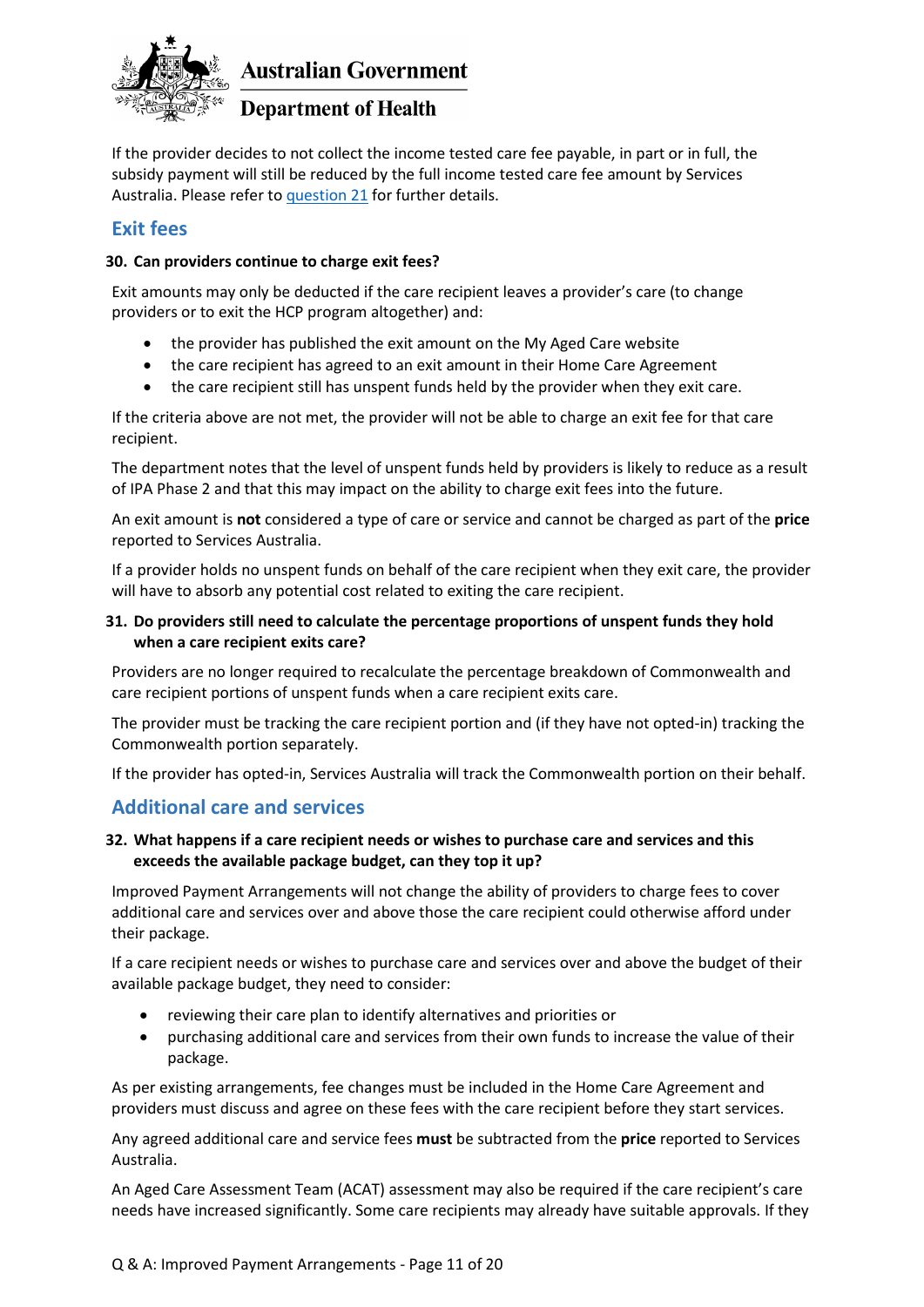

### **Department of Health**

<span id="page-11-0"></span>do need a new ACAT assessment, the provider can assist to arrange this, with the care recipient's permission.

### **Business practices**

#### **33. Will there be any changes to the way leave arrangements work?**

No, there will be no change to leave arrangements.

### **34. How will providers manage paying for brokerage and contracted services?**

Providers should receive and accept a quote for these services and can claim these in the month the service was delivered.

If at a later point, the provider receives an invoice for a higher or lower amount, they will be able to correct this by adjusting the price in a future month's claim. A price for a previous month cannot be updated once claimed.

### **35. Can providers claim GST costs?**

There will be no changes to the way that GST can be paid or collected from a Home Care Package as part of Improved Payment Arrangements.

GST should not be claimed as part of the price submitted to Services Australia. Providers should deal with GST that is incurred from sub-contracting arrangements and the purchase of goods through the Australian Taxation Office (ATO).

More information about subcontracted services, along with GST and home care, is available at the [ATO website](https://www.ato.gov.au/) by using the search term 'Government funded Home Care'. The ATO also provides an example of the supply of subcontracted services to a care recipient.

#### **36. Can providers pass any potential increase in administrative costs on to care recipients?**

Any increases in prices, including administration and package management costs, must be reflected in providers pricing schedule on My Aged Care. Providers must include a copy of their pricing schedule in their care recipient's Home Care Agreement.

There must be mutual agreement by both the care recipient and the provider for any pricing changes.

Providers should include usual business costs (such as office rent, insurances, and marketing, etc.) in their prices for care and services. This ensures care recipients can see the all-inclusive cost of delivering the service. The amount providers include must be reasonable.

### <span id="page-11-1"></span>**Not opting-in to return Commonwealth unspent funds**

#### **37. What happens with unspent funds post March 2022 if a provider does not opt-in?**

If a provider does not opt-in, they will continue to hold these funds on behalf of the care recipient. They can continue to be used to pay for care and services.

If a care recipient transfers to a new service (including a new service under the same approved provider) the Commonwealth portion of unspent funds will be moved into their home care account to fund care and services delivered by their new provider.

This will also occur if a provider has opted-in but has not finished drawing down on the unspent funds before the care recipient moves services.

The care recipient portion will need to be transferred to the new service by the ceasing provider.

For more information on transferring services see [question 40](#page-14-0) for information regarding the 70-day (calendar days) quarantine period.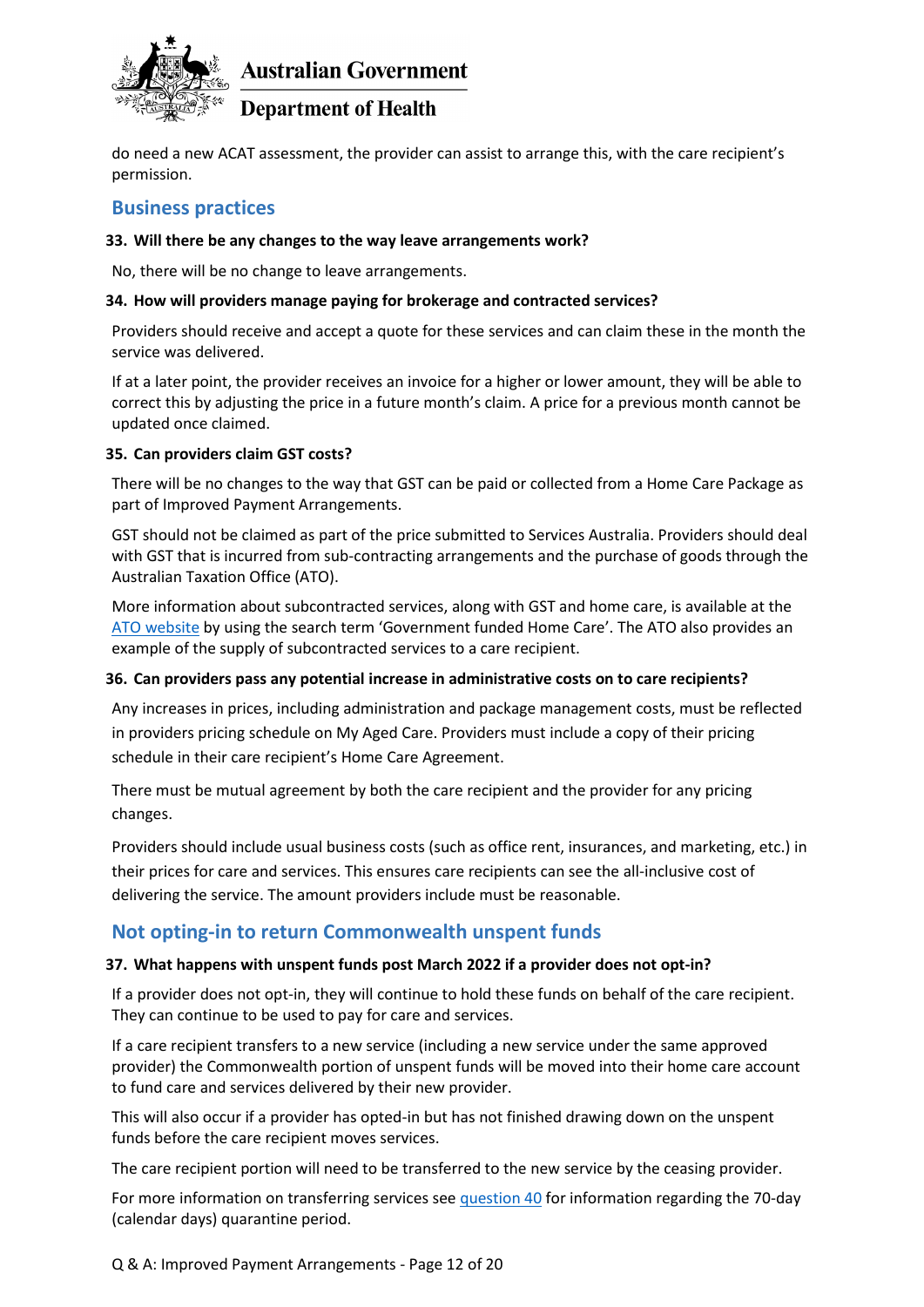

### **Department of Health**

Regardless of opt-in status, when a care recipient exits home care, the Commonwealth portion of unspent funds will be returned to the Government and reinvested into the Home Care Packages Program.

### **38. If a provider does not opt-in do, they need to report the Commonwealth portion of the unspent funds balance for each care recipient?**

Yes, regardless of whether they have opted-in or not, providers will need to report to Services Australia the Commonwealth portion of unspent funds by **31 December 2021.** (November 2021 claim submitted in December 2021).

Providers who do not opt-in are responsible for tracking unspent funds balances and must report the unspent funds each month once they begin reporting.

| Claim month    | <b>Month claimed</b> | Date unspent funds value is<br>calculated | <b>Reporting requirement</b>                                                |  |
|----------------|----------------------|-------------------------------------------|-----------------------------------------------------------------------------|--|
| September 2021 | From October 2021    | 31 August 2021                            | By 31 December 2021                                                         |  |
| October 2021   | From November 2021   | 30 September 2021                         | providers must submit a<br>report for at least one of<br>these claim months |  |
| November 2021  | From December 2021   | 31 October 2021                           |                                                                             |  |
| December 2021  | From January 2022    | 30 November 2021                          | <b>Mandatory</b>                                                            |  |
| January 2022   | From February 2022   | 31 December 2021                          | <b>Mandatory</b>                                                            |  |

### **Timing for reporting Commonwealth unspent funds**

### <span id="page-12-0"></span>**Pre-July 2015 unspent funds**

### **39. Does the Commonwealth portion of unspent funds held by the provider include pre-July 2015 unspent funds?**

No, providers will not need to transfer or return unspent home care subsidy and home care fees which were paid before 1 July 2015, as they were not held at the individual care recipient level.

<span id="page-12-1"></span>From 1 July 2015, all Home Care Packages must be delivered on a 'consumer directed care' basis. This includes the requirement for providers to supply care recipients with monthly invoices accounting for any unspent amounts associated with their individual package.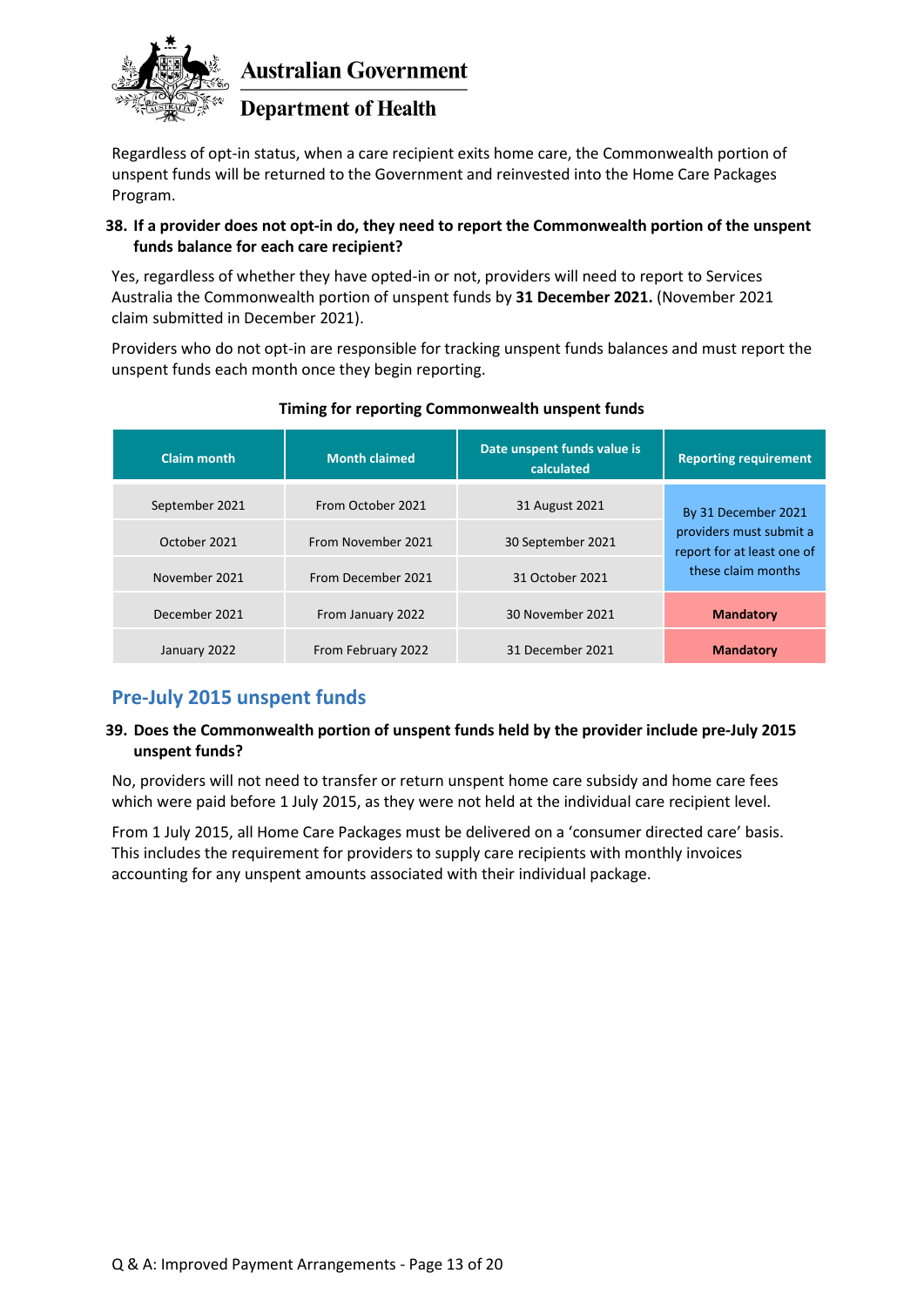

**Department of Health** 

### **Transfers between providers (including services under the same approved provider)**

### **40. What happens to unspent funds from 1 September 2021 onwards?**

### **If the care recipient is transferring to a new service**

| <b>Portion</b>                                | Where to return?                                                                                                                                                                                                                                                          | <b>Timeframe to return</b>                                                |  |
|-----------------------------------------------|---------------------------------------------------------------------------------------------------------------------------------------------------------------------------------------------------------------------------------------------------------------------------|---------------------------------------------------------------------------|--|
| Care recipient<br>portion of unspent<br>funds | The losing provider must transfer the care recipient portion<br>to the gaining provider                                                                                                                                                                                   | Up to 70 calendar days after<br>the departure from the losing<br>provider |  |
|                                               | If the care recipient is opted in, the Services Australia<br>payment system will reconcile the outstanding amount<br>through the claim period and return it to the Commonwealth.                                                                                          |                                                                           |  |
| Commonwealth<br>portion of unspent<br>funds   | If the care recipient is not opted in, the provider must create<br>a 'Commonwealth unspent amount on departure' event in<br>order to return the amount, and the Services Australia<br>payment system reconciles the funds into the care recipient's<br>home care account. | Up to 70 calendar days from<br>the date of departure                      |  |
|                                               | If the provider is not holding any Commonwealth unspent<br>funds, they must report a \$0 amount to Services Australia.                                                                                                                                                    |                                                                           |  |

### **If the care recipient is exiting the HCP program**

| <b>Portion</b>                                | <b>Where to return?</b>                                                                                                                                                                                                                                                   | <b>Timeframe to return</b>                                                                                                                   |  |
|-----------------------------------------------|---------------------------------------------------------------------------------------------------------------------------------------------------------------------------------------------------------------------------------------------------------------------------|----------------------------------------------------------------------------------------------------------------------------------------------|--|
| Care recipient<br>portion of unspent<br>funds | The provider must return the care recipient portion to the<br>care recipient                                                                                                                                                                                              | 70 calendar days from the<br>date of departure                                                                                               |  |
|                                               | If the care recipient has passed away, the provider must<br>return the care recipient portion to the care recipient's estate                                                                                                                                              | 14 calendar days after the<br>provider is shown the care<br>recipient's probate of the will<br>or letters of administration of<br>the estate |  |
|                                               | If the care recipient is opted in, the Services Australia<br>payment system will reconcile the outstanding amount<br>through the claim period and return it to the Commonwealth.                                                                                          | Up to 70 calendar days from<br>the date of departure                                                                                         |  |
| Commonwealth<br>portion of unspent<br>funds   | If the care recipient is not opted in, the provider must create<br>a 'Commonwealth unspent amount on departure' event in<br>order to return the amount, and the Services Australia<br>payment system reconciles the funds into the care recipient's<br>home care account. |                                                                                                                                              |  |
|                                               | If the provider is not holding any Commonwealth unspent<br>funds, they must report a \$0 amount to Services Australia.                                                                                                                                                    |                                                                                                                                              |  |

For further information and worked examples of calculating unspent funds please refer to the [Unspent Funds Fact Sheet](https://www.health.gov.au/resources/apps-and-tools/improved-payment-arrangements-ipa-for-home-care-subsidy-estimator-and-unspent-funds-examples) available on the IPA webpage.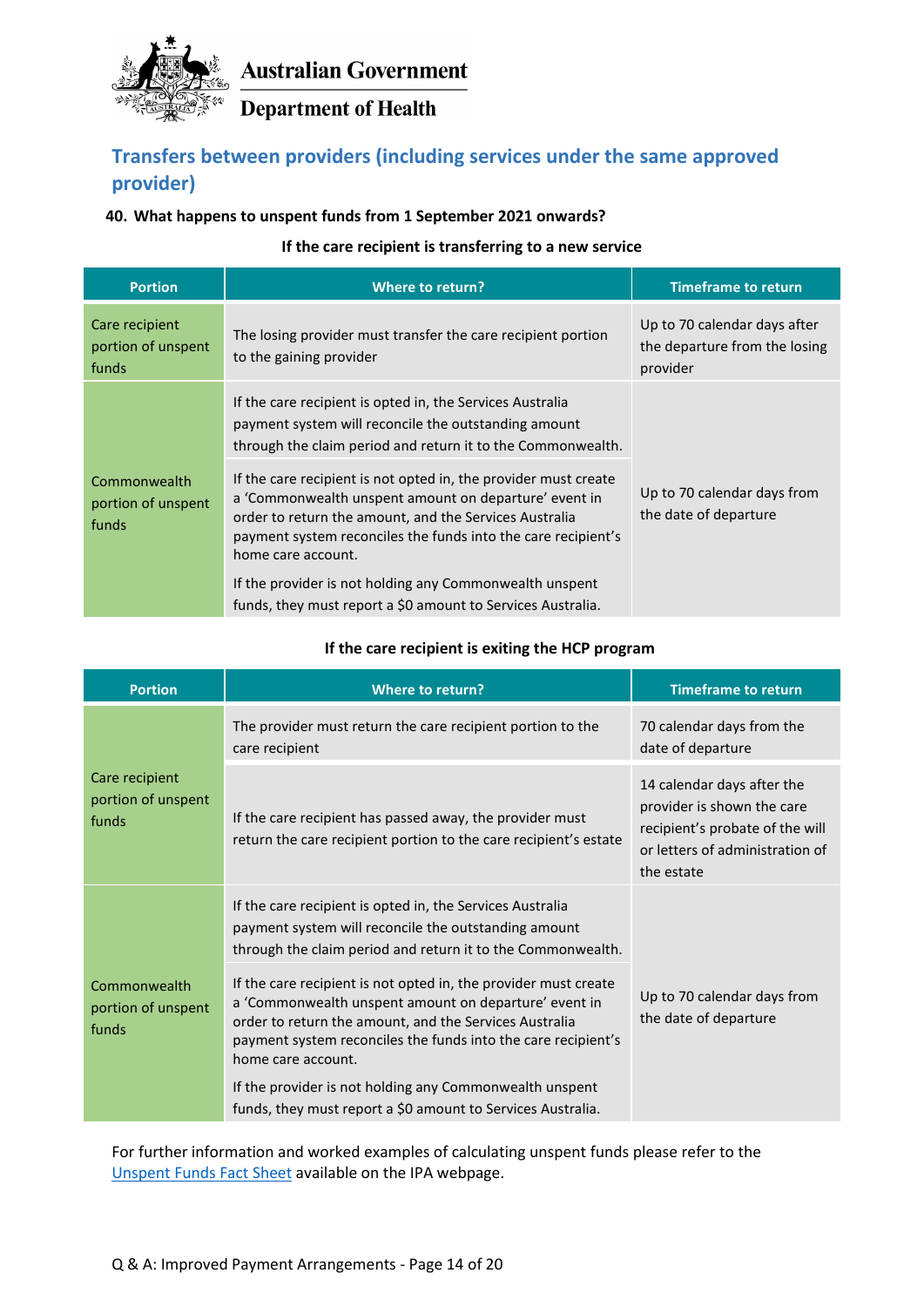

### <span id="page-14-0"></span>**41. What is the 70-day quarantine period?**

When a care recipient departs care or transfers to a new service (even under the same approved provider), providers have up to 70 days (calendar days) from a care recipient's departure date to adjust their claims (see questions  $45$  and  $46$  for more information on adjusting previous claims).

Any adjustments need to be submitted with the monthly claim. This means in some situations a provider may have less than 70 days' time to claim due to a departure occurring in the middle of a claim month.

After this period, providers will not have access to the care recipient's home care account.

Providers should be claiming for the cost of care and services provided to the care recipient in the claim period via the existing monthly claim cycle. This ensures providers will have minimal adjustments to make once the care recipient departs care.

If a care recipient is transferring to a new service, the new service provider will have access to the transferred balance of the home care account on day 71.

Electronic claiming is approved one business day after submitting the claim. A longer lead time applies for providers submitting paper-based claims, as these have a 10-day (business days) turnaround. When finalising claims, the Department encourages providers to factor in these timeframes when accounting for the 70-day (calendar days) quarantine.

Providers may wish to discuss with care recipients any large purchases they wish to make before the transfer, to ensure that funds are available and not quarantined.

#### **42. If a care recipient moves to a new provider and their funds are in the 70-day quarantine period, does the new provider have to pay for the care recipient's services out of their own pocket?**

The new provider will receive Government subsidy for the care recipient, which should cover the care and services needed during the 70-day (calendar days) quarantine period.

To ensure the old provider can finalise their accounts, the new provider will be unable to access the home care account balance until they are out of the 70-day (calendar days) quarantine.

The new service provider and care recipient may wish to discuss minimising large purchases until the quarantine period has ended.

#### **43. How will the Commonwealth and care recipient portion of unspent funds be handled when they exit or transfer service providers?**

Improved Payment Arrangements will not change how the care recipient portion of unspent funds is treated when they exit or transfer.

If a care recipient exits the Home Care Packages Program, the provider will transfer the care recipient portion back to the care recipient or the care recipient's estate.

If a care recipient transfers to a new service provider, the old provider will need to transfer the care recipient portion to the new service.

The Commonwealth portion of unspent funds will be transferred into the care recipient's home care account to fund care and services delivered by their new provider. This will also occur if a provider has opted-in but has not finished drawing down on the unspent funds before the care recipient moves services.

If the care recipient is exiting the program, the Commonwealth portion of unspent funds will be reinvested into the Home Care Packages Program.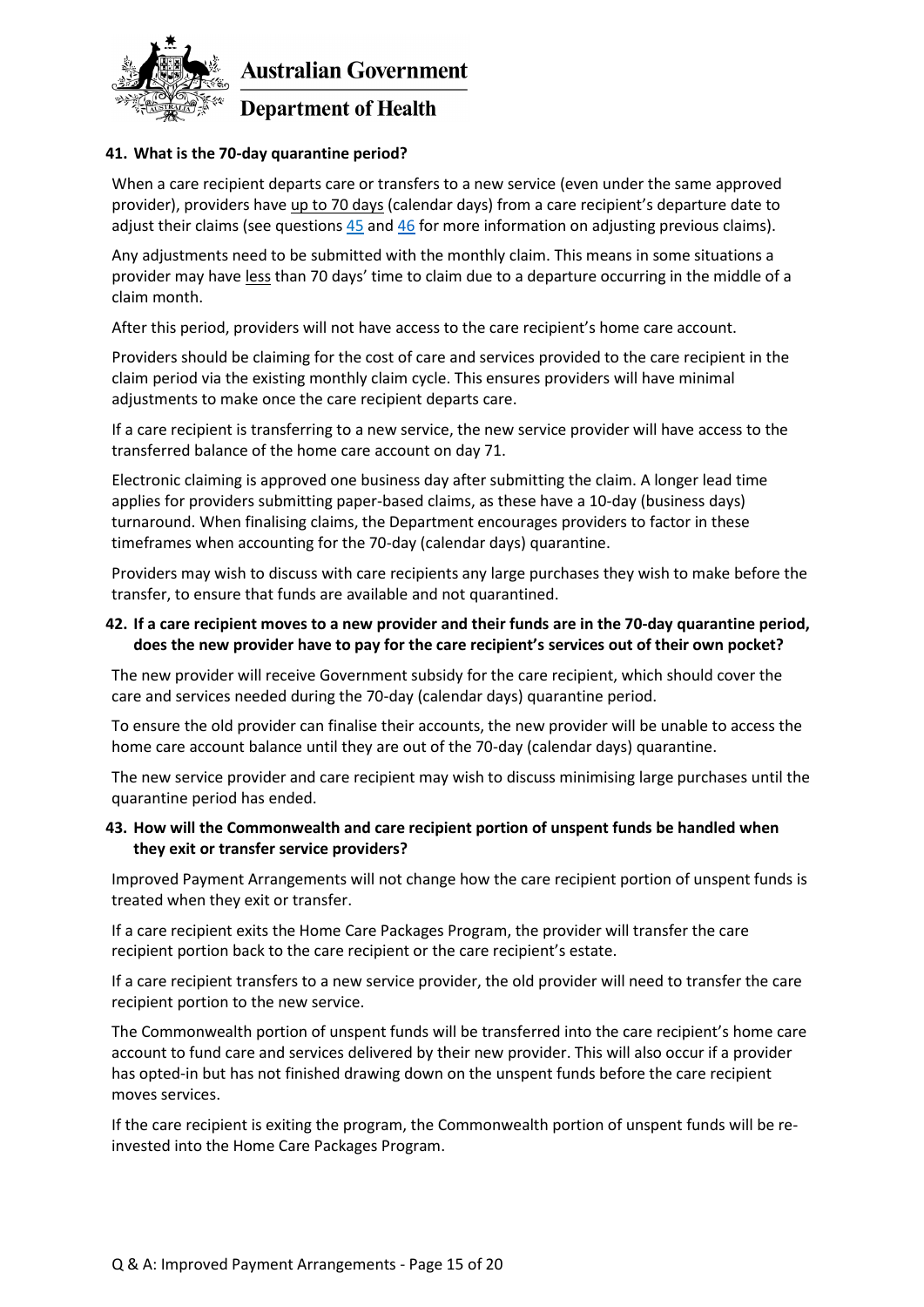

### **44. What if my care recipient exited my service before 1 September 2021 but I am not transferring the unspent funds until after 1 September 2021?**

The provider will need to follow the pre 1 September rules to transfer the Commonwealth portion of unspent funds. This means the Commonwealth portion and care recipient portion of unspent funds will need to be transferred to the gaining provider.

If the care recipient is exiting the program, the Commonwealth portion of unspent funds will be returned to Services Australia to be re-invested into the Home Care Packages Program.

If a care recipient exits or transfers to a new service prior to 1 September 2021, follow the pre-1 September 2021 rules. If a care recipient exits of transfer to a new service after 1 September 2021, then providers must follow the post-1 September 2021 IPA Phase 2 rules.

### **45. What happens if a care recipient departs a service but returns within the 70-day quarantine period?**

The care recipient's home care account will remain available for 70 days after departure, regardless of the departure reason. If the care recipient returns to home care within the 70 days, the home care account balance will be made available to them again.

If the care recipient returns to the same provider, the unspent funds balance will be made available to them immediately.

If the care recipient returns to a different provider, the 70-day quarantine provision will apply.

If provider-held unspent funds have been returned to Services Australia following departure, these will be available in the home care account.

However, if a care recipient returns to home care more than 70 days after their original departure, their home care account balance will no longer be available.

### **46. After the 70-day quarantine on a transfer, what if a provider receives an invoice which is higher than expected, can it be adjusted?**

No, this amount cannot be changed after the 70-day (calendar days) quarantine. The provider should have already agreed the invoice charge with the contractor/service.

### **47. How do we manage automatic departure entries where a client has entered residential care?**

If a care recipient enters permanent residential care, Services Australia will not automatically depart the care recipient. However, My Aged Care will withdraw the home care package. The provider must submit a "Commonwealth Unspent Amount on Departure" event within 70 days of the departure.

Providers should ensure they check the care recipients home care account closure date so that they can include any outstanding amounts. If the care recipient has been in respite and has then entered residential care, the provider may not have anything outstanding to claim for them.

### <span id="page-15-0"></span>**Reconciliation**

### <span id="page-15-1"></span>**48. If an invoice is received months after the service was delivered, can it be backdated, or would it need to be included in the current month's claim?**

Providers should claim the price of care and services in the month where the service was delivered (when the cost was incurred – even if the provider hasn't paid for the service yet, e.g. through a subcontracting payment).

Providers will be unable to adjust the **price** submitted to Services Australia once claimed for that month. Where a provider needs to make an adjustment to a claimed amount (a positive or negative adjustment) or to claim a late payment, they will need to add this to a claim in a subsequent month.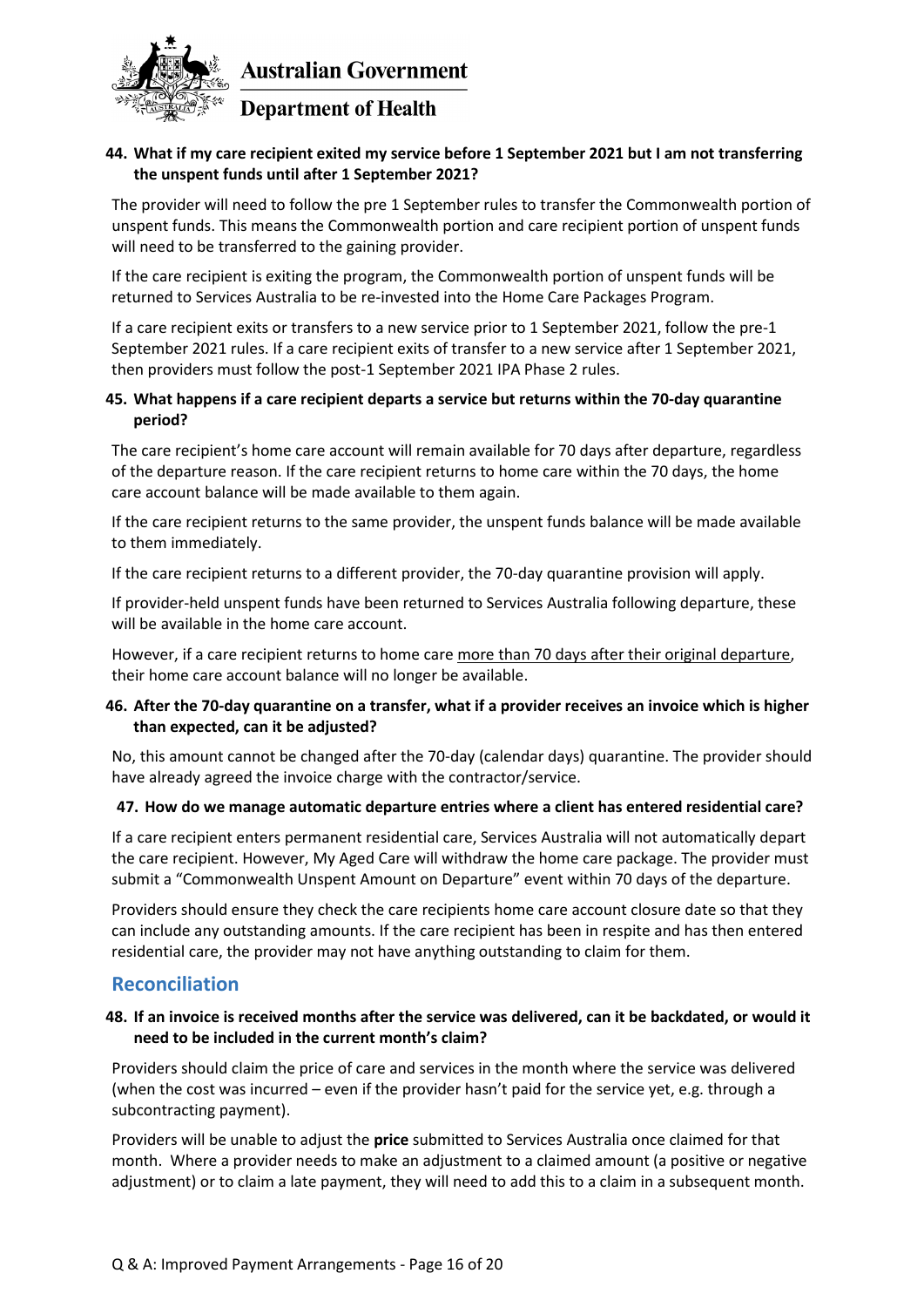

### <span id="page-16-1"></span>**49. If a provider has made an error in their claim, will there be an opportunity to make an adjustment after it has been submitted?**

If a provider makes an error in their monthly claim to a care recipient event, they will be able to request a variation to the claim through Services Australia.

If the error was in the **price**, this will need to be corrected by adjusting the amount in the next month's claim.

The ability to make retrospective adjustments due to an administrative error by a Government Department or a change in the care recipient's financial circumstances, remains unchanged and do not have a limit within aged care legislation.

### <span id="page-16-0"></span>**Monthly Statements and reporting to care recipients**

### <span id="page-16-2"></span>**50. What must be included on the care recipient monthly statement?**

Section 21B of the User Rights Principles 2014 includes the requirements of the care recipient monthly statement.

Providers must give each care recipient their own statement for every month they are in care, so they have transparency of the services delivered through their package that month.

The statement must include:

- The amount of home care subsidy for the care recipient for the month.
- The amount of home care fees (if any) paid or payable by the care recipient for the month, and any unpaid home care fees relating to previous months.
- An itemised list of:
	- $\circ$  the care and services provided to the care recipient during the month (including any travel, subcontracting arrangements and package management) for which the care recipient was charged.
	- o the price that the provider charged the care recipient for each of these services for the month and the total of these prices.
- The care recipient's unspent home care amount (provider-held unspent funds) in respect of the previous month and the current month.
- If, during the month, the provider received the care recipient portion of unspent funds from another provider—the amount that was received.

The statement should align with the provider claim for care and services delivered during the month (the payment period). That is, both the claim and the statement should include care and services even if the payment for these services has not been finalised, for example as it was delivered by a sub-contractor and the invoice has not been received. Any adjustments can be reflected in subsequent months (in both the claim and statement).

Statements do **not** need to break down the unspent funds balance into the provider-held care recipient portion, Commonwealth portions, or the home care account balance **until providers are ready to include this information**.

However, if provider's systems are ready to report on each unspent fund amount, this is supported by the department and the provider can commence immediately.

The Department will review this early in 2022, to determine the date at which this reporting requirement becomes mandatory. Advance notice will be provided to the sector.

A non-mandatory better practice statement is currently being developed with an expected release at the end of 2021, and providers should continue to strive to align with this.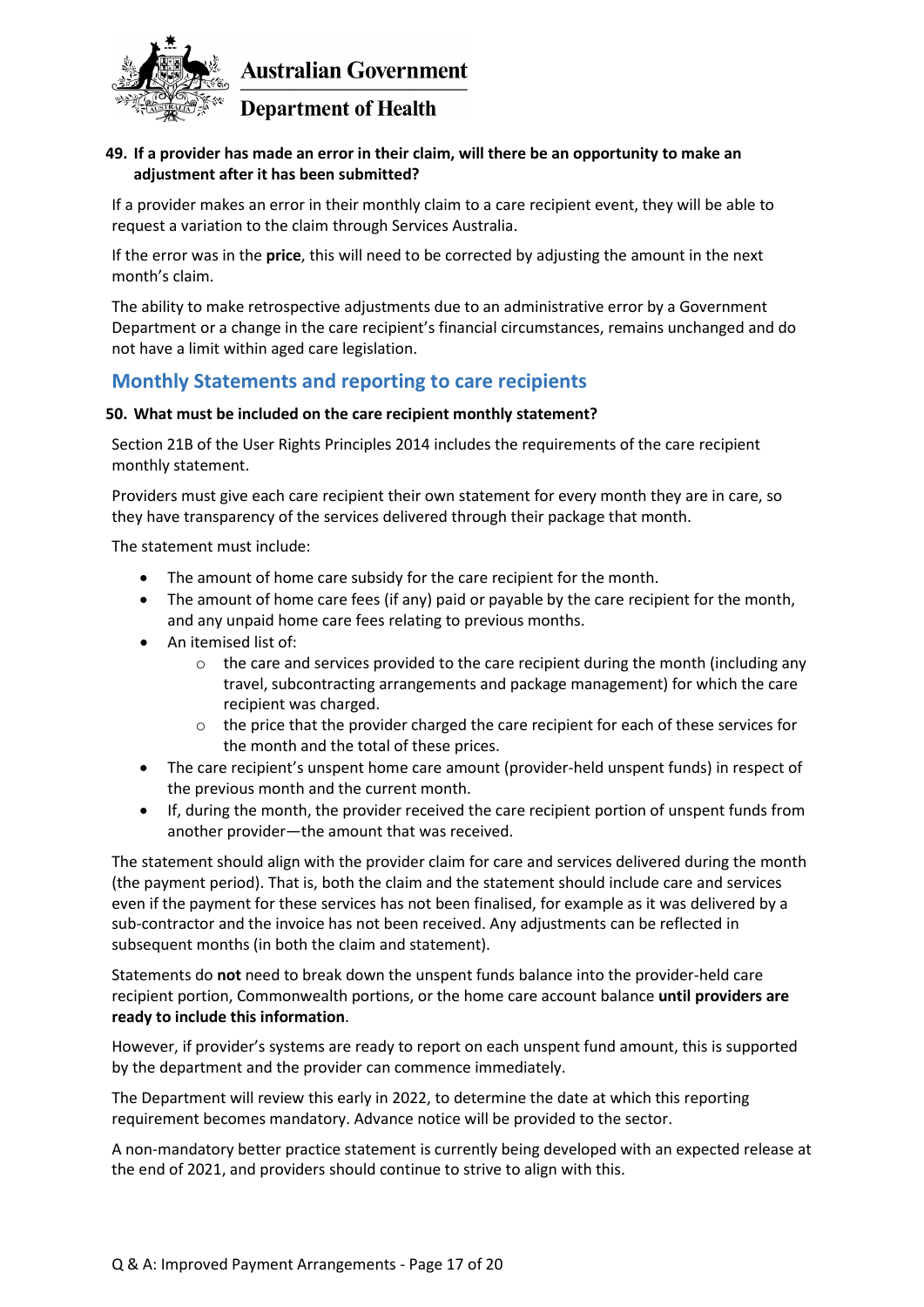

**Department of Health** 

Services Australia will expand the payment statement issued to providers to report the balance of Government subsidy held within each care recipient's home care account and any provider-held amounts returned.

### **51. Do providers need to report the home care account balance to care recipients?**

Providers must maintain oversight of their care recipients' home care account balance.

Providers do not need to report on home care account balances in care recipient monthly statements, until providers' systems are ready. The Department will review this early in 2022, to determine the date at which this reporting requirement becomes mandatory. Advance notice will be provided to the sector.

If a care recipient requests the balance of their home care account, a provider must disclose the balance of their home care account. Home care account balances are available through the Aged Care Provider Portal and the payment statement Services Australia issues to providers.

### <span id="page-17-0"></span>**System requirements**

### **52. Will the claim format within PRODA look different, prompting the provider to enter all information for each care recipient as required?**

The Aged Care Provider Portal will be updated to include all requirements aligned to Phase 2 of the Improved Payment Arrangements measure. Providers will need to enter relevant information under the new arrangements from the September 2021 claiming period.

### **53. Will the business to government interface be operational by 1 October 2021? If not, will a manual data entry be needed for each care recipient?**

Aged Care Web Services are operational now, for all care types. There are several software developers who are able to integrate with Services Australia, and they are listed on th[e Services](https://www.servicesaustralia.gov.au/organisations/health-professionals/subjects/digital-claiming-aged-care-providers/software-developers-aged-care)  [Australia website.](https://www.servicesaustralia.gov.au/organisations/health-professionals/subjects/digital-claiming-aged-care-providers/software-developers-aged-care)

The functionality needed to access Aged Care Web Services for the Improved Payment Arrangements changes will be available to developers in August 2021.

### **54. Will providers need the subsidy payment statement post 1 September 2021 to reconcile against the care recipient statement?**

Payment statements issued to providers by Services Australia will be updated to include additional detail in line with the Improved Payment Arrangements changes.

Existing capabilities, such as downloading a PDF, CSV or XML file version of the payment statement, will be made available through the Aged Care Provider Portal to support those services who download this information into in-house software.

### **55. Will Services Australia be providing each care recipient a monthly statement with their unspent funds balance?**

No, see question [47.](#page-16-2)

#### **56. In what format will providers report the Commonwealth unspent funds balance?**

Providers will be able to report the Commonwealth unspent funds balance via the Aged Care Provider Portal. Services will be able to enter these details for individuals directly into the care recipient event screen, or in bulk via a bulk input screen, or by importing a bulk file into the Aged Care Provider Portal.

Changes will also be made to the Business to Government channel. Aged Care Web Services is the Business to Government channel available for aged care.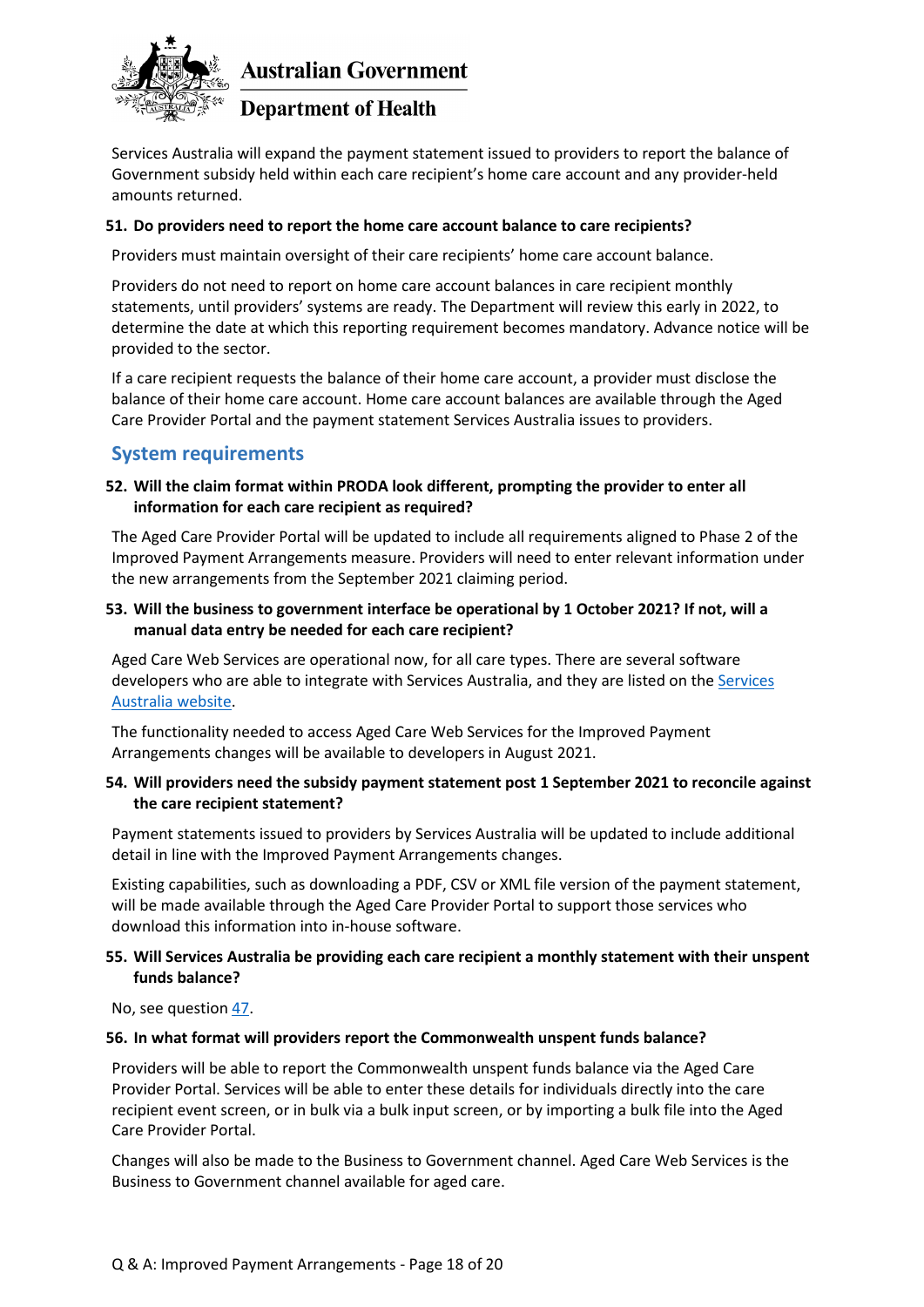

### **Department of Health**

There are a range of software products available for home care providers which have passed the integration testing phase with Services Australia.

### **57. How will the monthly price be uploaded into the Aged Care Provider Portal? Will there be bulk upload capabilities?**

Providers will be able to enter the claim price into the Aged Care Provider Portal.

Changes will also be made to the Business to Government channel. Aged Care Web Services is the Business to Government channel available for aged care.

There are a range of software products available for home care providers which have passed the integration testing phase with Services Australia.

Yes, services will be able to enter claim details for individuals directly into the care recipient event screen, or in bulk via a bulk input screen, or by importing a bulk file into the Aged Care Provider Portal.

### **58. What will happen if there are arrears adjustments made by Services Australia and providers have expended the amounts in prior months?**

If providers have claimed the full invoice amount (price) in the prior month, providers will receive a subsidy adjustment for that month when the subsidy adjustment occurs. Any residual amount will be added to the home care account.

However, we would not encourage providers to provide services in anticipation of additional funds being received later unless it is certain an adjustment is pending.

The home care account will be updated as soon as the claim is approved and processed.

### <span id="page-18-0"></span>**Software vendors**

#### **59. What plans are in place to work with software vendors?**

Services Australia has published a claiming change summary to help software developers and providers start their own impact assessment. The claiming change impact statement is available on the [Services Australia website.](https://www.servicesaustralia.gov.au/organisations/health-professionals/news/improved-payment-arrangements-home-care-providers-are-coming) Sample files for the new payment statement, and for bulk invoice amounts and reporting of Commonwealth unspent amounts have also been published on the [Services Australia website.](https://www.servicesaustralia.gov.au/organisations/health-professionals/news/sample-files-now-available-ipa-changes-home-care)

Services Australia ran co-design sessions with software developers in June and July 2021 on the payment statement, and are working with the Medical Software Industry Association, Aged Care Industry IT Council, Aged & Community Services Australia and Leading Age Services Australia.

For software developers interested in providing integrated web services/Business to Government products, they can sign up for th[e Health Systems Software Developer portal](https://www.servicesaustralia.gov.au/organisations/health-professionals/subjects/getting-started-software-developer-digital-health-and-aged-care-programs) now. Specifications and the vendor test environment for Improved Payment Arrangements changes will be available closer to the start date.

Additionally, Services Australia ran an education workshop series that was delivered throughout August, and software developers participated alongside home care providers and other sector representatives. The education workshops supported the sector to understand the measure, and covered claiming operational detail on the payment statement, new bulk event and file import capabilities and screen changes within the Aged Care Provider Portal.

The technical documentation for home care APIs is available now. Services Australia released the updates associated with the September 2021 changes. .

The Services Australia Developer Support team can be contacted through the Developer Portal and can help with booking integration testing.